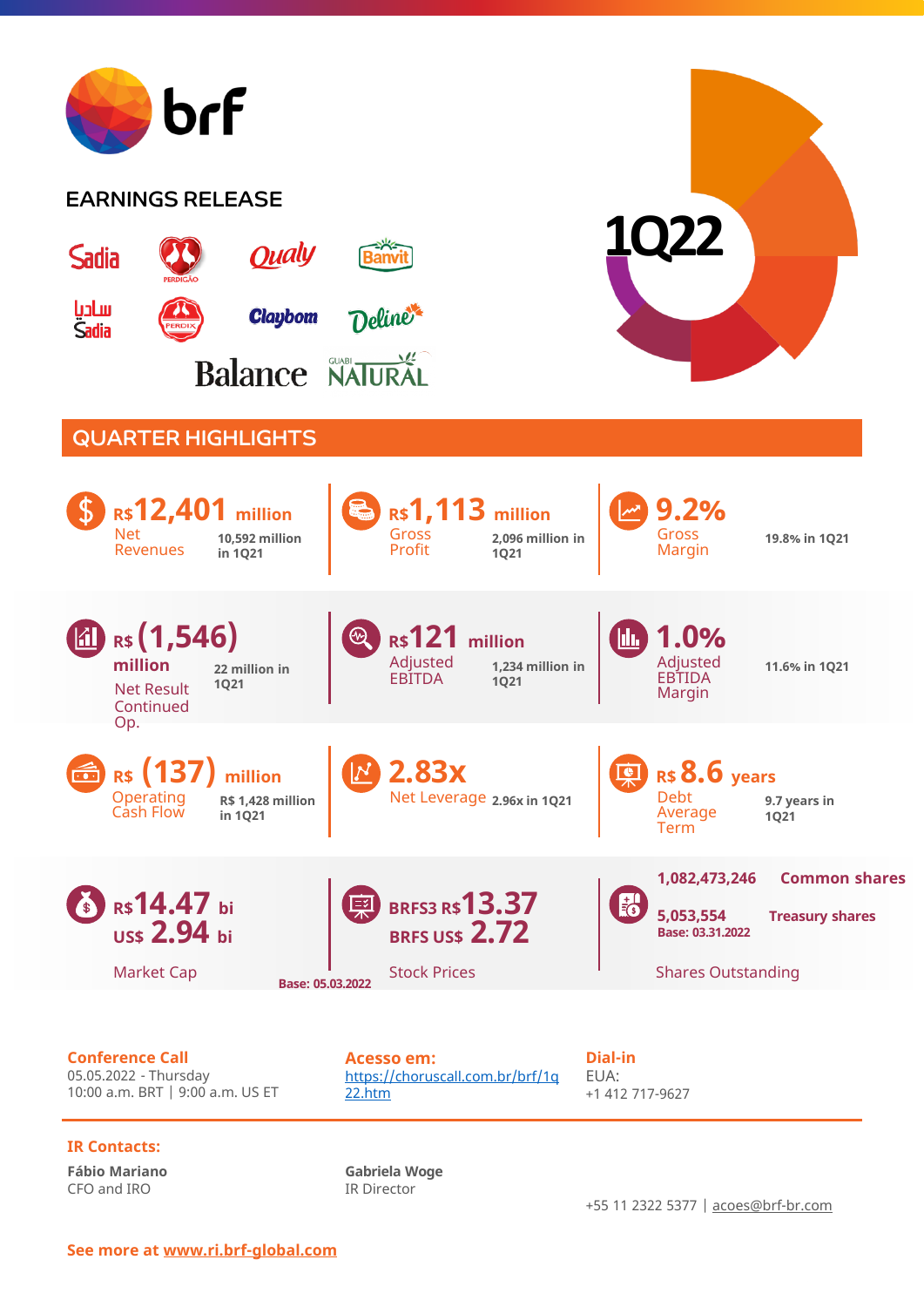São Paulo, May 4, 2022 – BRF S.A. (B3: BRFS3; NYSE: BRF) – "BRF" or "Company" discloses its results for the 1st Quarter of 2022. The comments included here refer to results in BRL, according to Brazilian corporate law and practices adopted in Brazil and in accordance with International Financial Reporting Standards (IFRS), whose comparisons are based on the same periods in 2022 and/or previous years, as indicated.

# Disclaimer

The statements contained in this report regarding the Company's business prospects, projections and its growth potential are merely forecasts and were based on Management's expectations regarding the Company's future. These expectations are highly dependent on changes in the market and in the general economic performance of the country, the sector, and the international market, and are therefore subject to change.

# MESSAGE FROM MANAGEMENT

To our shareholders,

We began 2022 focused on overcoming the negative impacts resulting from the Brazilian and global geopolitical economic scenario, present since the end of last year, which negatively influenced our results for the first quarter. The drop in income of the Brazilian population, coupled with the rise in global inflation, greatly impacted our operational planning in the first three months, with a noticeable decline in volumes. This scenario affected food retail from the end of last year, leading the sector to adjust its inventories in the first months of 2022, which affected the Company's sales in this period.

From an operational point of view, given the economic downturn effect on our revenues, in addition to the increase in our inventories and costs, we took the necessary and effective actions to adapt our chain, in an agile and structural way. In a long and living chain, the effect of adjustments may arise between three to nine months after the measures are taken, but their costs are concentrated in the initial period. We decided to act, despite the severe impact on the quarter results, because we know that responsible management requires us to mitigate or postpone decisions.

With management focused on overcoming challenges in adverse contexts, we make corrections in the production chain including discounts on prices and strong adjustments in the mix and production volume, combined with the accounting recognition of the hedging of commodities, brought a non-recurring impact of about BRL 828 million this quarter. Also, the repercussions of the war in Ukraine caused an unexpected increase in costs, mainly commodities and logistics costs.

It is worth noting that the Company completed, in early February, the funding of BRL 5.4 billion in its follow-on process, which allowed it to strengthen its capital structure, liquidity, and financial strength necessary to face this adverse scenario.

In the past, we have faced structural situations of greater complexity, and, with resilience and discipline, we reversed adversity and moved on, looking at the difficulties in the rearview mirror. It is no different now. We are making the decisions and taking the necessary steps that reflect our responsibility to all our stakeholders – shareholders, collaborators, integrated producers, suppliers, customers, communities where we operate, and society. We trust in our ability to overcome the challenges that arise to keep BRF efficient and profitable.

We want to transparently highlight the Company's decision to incorporate into our strategic planning the new conditions and perspectives designed by the continuation of the conflict in Ukraine and its impacts, the increase in global inflation, especially in Brazil, and the change in consumption dynamics resulting from the population's response to the sharp drop in income. To simplify, gain agility and seek to generate results and profits in 2022, we are broadly adapting our processes and the way we work, evolving our culture and expected behaviors. A set of initiatives is already underway that can put the Company at a new level of activity. Such simplification measures are focused on the reviewing our priorities, optimizing our structure and resizing of our processes, generating results to shareholders, and the optimization of the capital structure, which will lead us to efficiency gains and review of priorities, to generate results that reverse the losses of this first quarter over the next months.

Additionally, we will review our strategic planning, which we call Vision 2030, as already foreseen in the announcement of the plan. The rapid disruption and deterioration of the scenario used for such planning, already perceived in this first quarter, now lead us to consider shorter cycles of up to five years. Adjustments are part of the journey of a global company such as BRF, which needs to follow the changes that affect the business, without departing from its greater ambition and its fundamental commitments, in our case, Integrity, Safety, and Quality.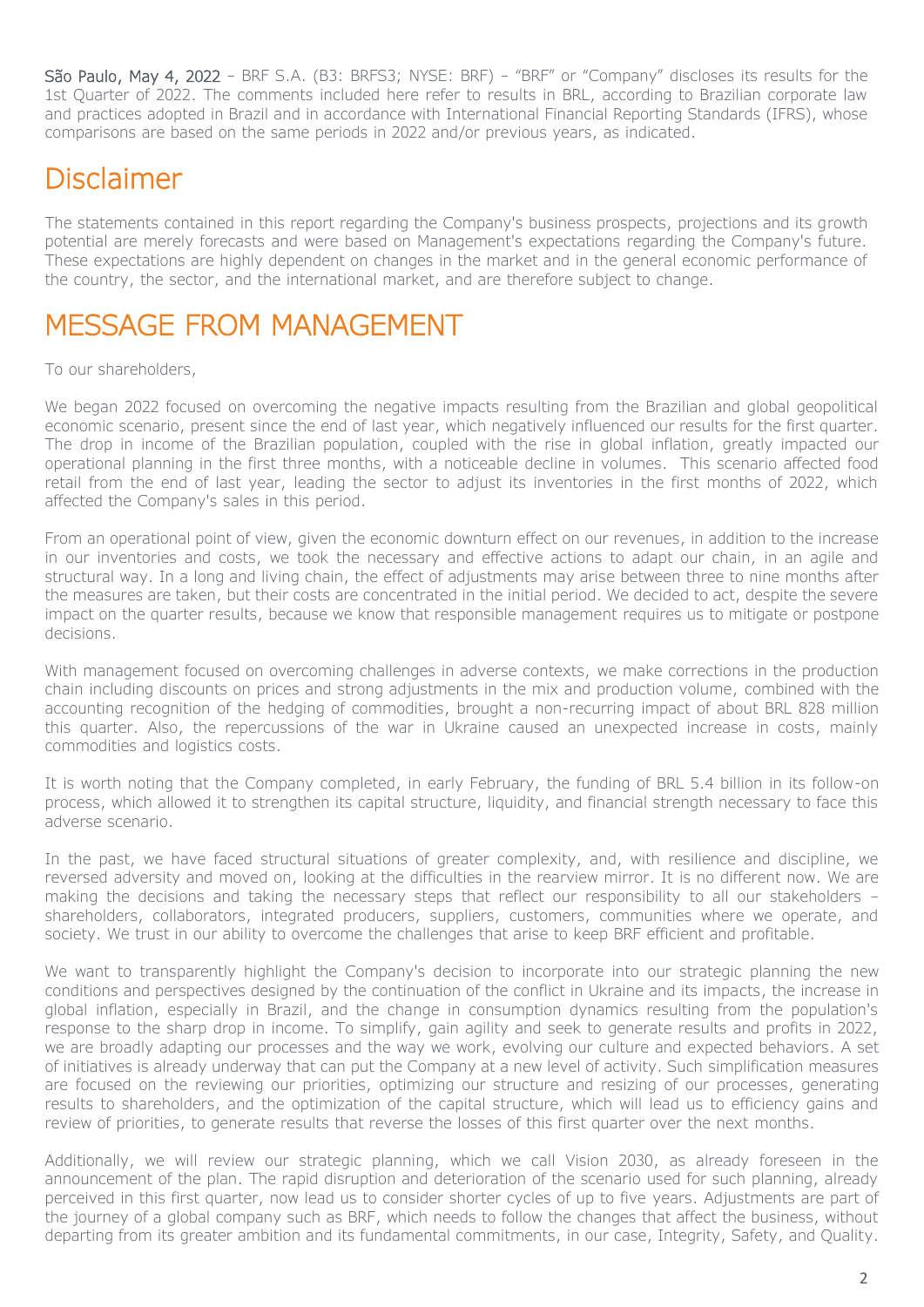It should be noted that March already records the resumption of volumes and prices in Brazilian market. In the perspective of the coming months, we should also consider the implications related to Avian Influenza, which is expanding throughout the Northern Hemisphere, and the need to ensure the service to the markets affected by the reduction of exports from Ukraine, affected by the conflict with Russia.

I want to thank the support and contribution to BRF from the Board of Directors members whose term ended in March, especially Pedro Parente, for his support and contribution to BRFAlso, on behalf of the Company, I welcome the new Board of Directors members, who arrive with a positive renewal of perspectives and contribution to the Company's growth.

I also want to thank our collaborators for the dedication and collective commitment that make BRF a strong and resilient company, which fulfills its purpose, generates value for all its stakeholders and takes care of people and the Planet.

#### **Lorival Nogueira Luz Jr.**

-

Global Chief Executive Officer

### OPERATING AND FINANCIAL PERFORMANCE

| Highlights (Million R\$)               | 1Q22       | 1Q21    | Chq. $%$ y/y | 4Q21     | Chg. $%$ q/q |
|----------------------------------------|------------|---------|--------------|----------|--------------|
| Volume (Thousand Tons)                 | 1,144      | 1,070   | $7.0\%$      | 1,235    | $(7.3\%)$    |
| Net Revenues                           | 12,041     | 10,592  | 13.7%        | 13,724   | (12.3%)      |
| Average Price (R\$/kg)                 | 10.52      | 9.90    | 6.3%         | 11.11    | $(5.3\%)$    |
| <b>COGS</b>                            | (10, 928)  | (8,496) | 28.6%        | (10,729) | 1.9%         |
| COGS/Kg                                | (9.55)     | (7.94)  | 20.3%        | (8.69)   | 9.9%         |
| Gross Profit                           | 1,113      | 2,096   | $(46.9\%)$   | 2,996    | $(62.8\%)$   |
| Gross Margin                           | $9.2\%$    | 19.8%   | (10.5) p.p.  | 21.8%    | (12.6) p.p.  |
| Net (Loss) Income Continued Operations | (1,546)    | 22      | n.m.         | 964      | n.m.         |
| Net Margin - Continued Op. (%)         | (12.8%)    | 0.2%    | (13.1) p.p.  | 7.0%     | (19.9) p.p.  |
| Net (Loss) Income Total Consolidated   | (1,581)    | 22      | n.m.         | 932      | n.m.         |
| Net Margin - Total Consolidated (%)    | $(13.1\%)$ | 0.2%    | (13.3) p.p.  | 6.8%     | (19.8) p.p.  |
| <b>Adjusted EBITDA</b>                 | 121        | 1,234   | $(90.2\%)$   | 1,687    | (92.8%)      |
| EBITDA Adjusted Margin (%)             | 1.0%       | 11.6%   | (10.6) p.p.  | 12.3%    | (11.3) p.p.  |
| <b>Adjusted EBITDA</b>                 | 152        | 1,289   | (88.2%)      | 1,761    | $(91.4\%)$   |
| EBITDA Adjusted Margin (%)             | 1.3%       | 12.2%   | (10.9) p.p.  | 12.8%    | (12.8) p.p.  |
| Cash Generation (Consumption)          | (3,691)    | 707     | n.m.         | (3)      | n.m.         |
| Net Debt                               | 12,588     | 15,318  | $(17.8\%)$   | 17,332   | $(27.4\%)$   |
| Leverage (Net Debt/Adj.EBITDA LTM)     | 2.83x      | 2.96x   | $(4.4\%)$    | 3.12x    | $(9.3\%)$    |

The consolidated results for the first quarter reflect the challenging scenario especially in the Brazilian Market. Besides to the global cost inflation maximized by the Russia vs Ukraine conflict, retail sales performed below expectations in January, overloading inventories and the entire supply chain with impacts on logistics costs and losses. Measures to adjust supply and prioritize volumes (sales discounts) were necessary as a way to readjust the operational flow, but amplified the reduction in profitability observed in the period. Thus, we faced the challenges of the industry, adjusting the production chain, which was reflected in the following actions: i) reduction of inventories of our operations; ii) reduction of production and iii) adjustment of the agribusiness chain. Such actions had a negative non-recurring effects in the quarter impact of BRL 422 million, of which BRL 193 million in revenue reduction and BRL 229 million in cost increase.

In addition to the above impacts, the consolidated cost was also affected by BRL 406 million, with accounting recognition of Derivatives<sup>1</sup> in COGS that was accounted in Inventories as a result of the Inventory cycle.

Excluding the efects above, the Company's ajusted EBITDA should increase R\$828 million, as the chart bellow.

<sup>&</sup>lt;sup>1</sup> Hedge of commodities contracts with recognition in operating result of contracts that were settled throughout 2021, according to Explanatory Note 24.5 of the Interim Financial Information.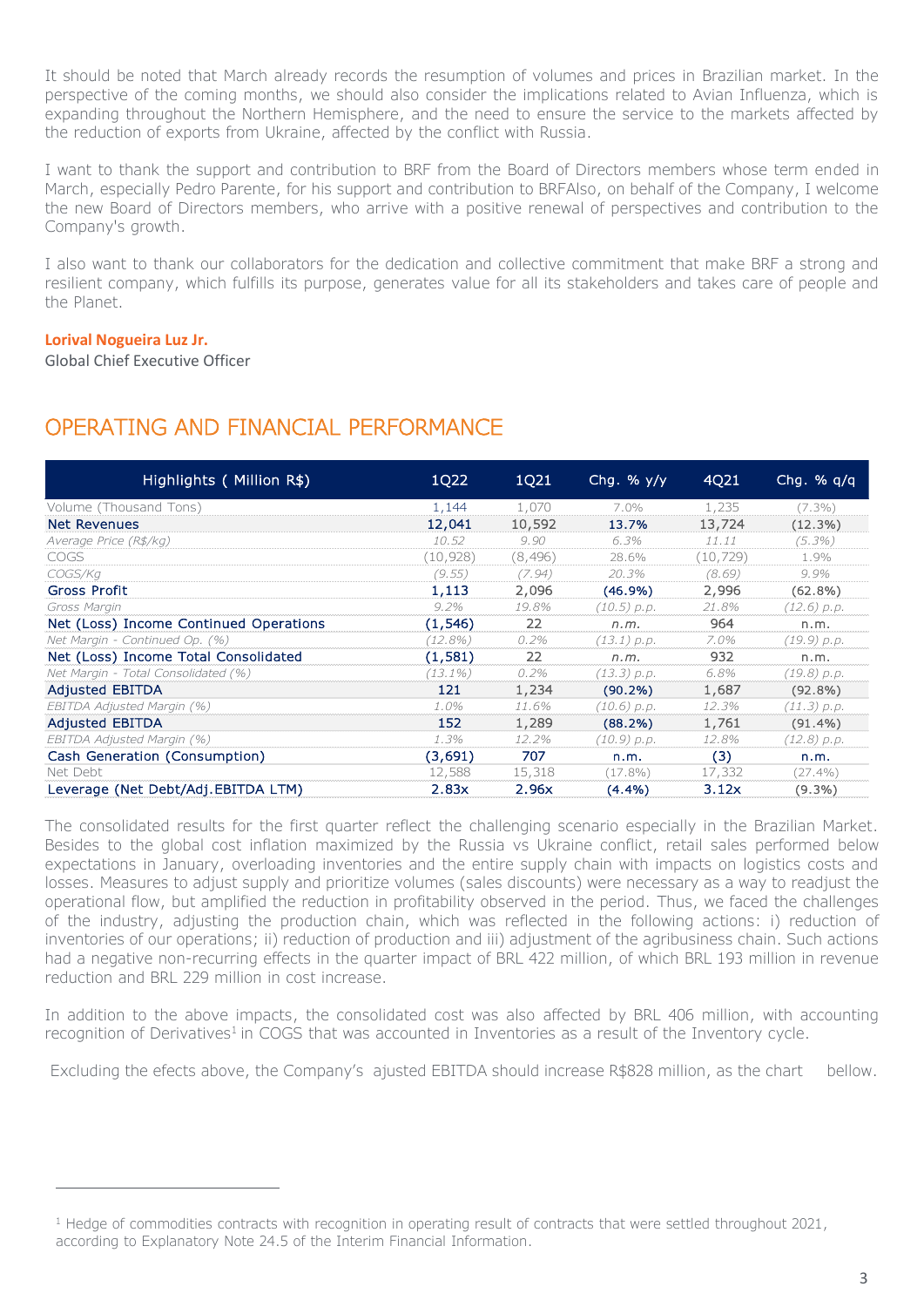

Next, we will present the results by segment, with the respective analyzes in the quarterly comparisons.

# BRAZIL SEGMENT

 $\overline{a}$ 

| Brazil Segment                        | 1Q22    | 1Q21    | Chq. % $y/y$  | 4Q21     | Chg. $% q/q$  |
|---------------------------------------|---------|---------|---------------|----------|---------------|
| Volume (Thousand Tons)                | 549     | 535     | 2.6%          | 619      | (11.3%)       |
| Poultry (In Natura)                   | 116     | 118     | $(1.7\%)$     | 100      | 15.7%         |
| Pork and Others (In Natura)           | 26      | 23      | 14.9%         | 34       | (22.5%)       |
| Processed foods                       | 406     | 394     | $3.1\%$       | 484      | $(16.1\%)$    |
| Net Operating Revenues (R\$, Million) | 5,883   | 5,393   | 9.1%          | 7,207    | $(18.4\%)$    |
| Average price (R\$/Kg)                | 10.72   | 10.08   | 6.4%          | 11.65    | $(8.0\%)$     |
| <b>COGS</b>                           | (5,691) | (4,227) | 34.6%         | (5, 551) | 2.5%          |
| COGS/Ka                               | (10.37) | (7.90)  | 31.3%         | (8.97)   | 15.6%         |
| Gross Profit (R\$, Million)           | 193     | 1,167   | (83.5%)       | 1,655    | $(88.4\%)$    |
| Gross Margin (%)                      | 3.3%    | 21.6%   | $(18.3)$ p.p. | 23.0%    | $(19.7)$ p.p. |
| Adjusted EBITDA (R\$ Million)         | (411)   | 693     | (159.3%)      | 865      | (147.5%)      |
| Adjusted EBITDA Margin (%)            | (7.0%)  | 12.9%   | (19.8) p.p.   | 12.0%    | (19.0) p.p.   |

In 1Q22, we observed the worsening of the Brazilian economic and social context. According to a study by the Brazilian National Confederation of Industry<sup>2</sup>, 95% of the population perceived the negative effects of inflation in the last 6 months. National inflation indices such as IPCA and IGP-M/FGV reached 11.3% and 14.8% in March, respectively, following the escalation of diesel (47.9%) and grains (corn 13.9%, soybean oil 10.1% and wheat 19.8%) that boosted food cost inflation.<sup>345</sup> In view of the partial economic recovery of the COVID-19 pandemic, 76% of the population saw their financial situation affected by the price increase in the last semester, which led to a reduction in consumption. For example, 31% of Brazilians reduced their consumption of beef, 24% stopped eating out of home, 15% stopped consuming fuel, 15% stopped buying clothes and shoes and 29% canceled pay TV. The beginning of the quarter was characterized by the fragility of post-pandemic retail, with more inflation, high interest rates and lower disposable income, which resulted in a contraction in consumption and an increase in inventories<sup>6</sup>.

Despite the challenges of the beginning of the year, we observed the recovery in sales volumes (+24% in February and +40% in March), resulting in an improvement of 5 pp of gross margin over the quarter.<sup>7</sup> Therefore, in view of the new market context, we are advancing projects to enhance portfolio volumes oriented to the lowest nominal disbursement, such as i) increased capacity of sausage, steaks, burgers and mortadella lines; ii) expansion of more affordable packaging.

<sup>2</sup> Source: CNI: Brazilian National Confederation of Industry. FSB Research: Behavior & Post-Pandemic Economy (Apr/22) <sup>3</sup>Cumulative index 12 months. Source: Bloomberg

<sup>4</sup>Cumulative variation 12 months, ANP Diesel. Source: ANP – Brazilian National Agency of Petroleum, Natural Gas and Biofuels

<sup>5</sup>Annual variation of the 6-month moving average of the grain price. Source: Bloomberg and Cepea/ESALQ

<sup>6</sup> Source: CNI: Brazilian National Confederation of Industry. FSB Research: Behavior & Post-Pandemic Economy (Apr/22) <sup>7</sup>Variation vs. Jan/22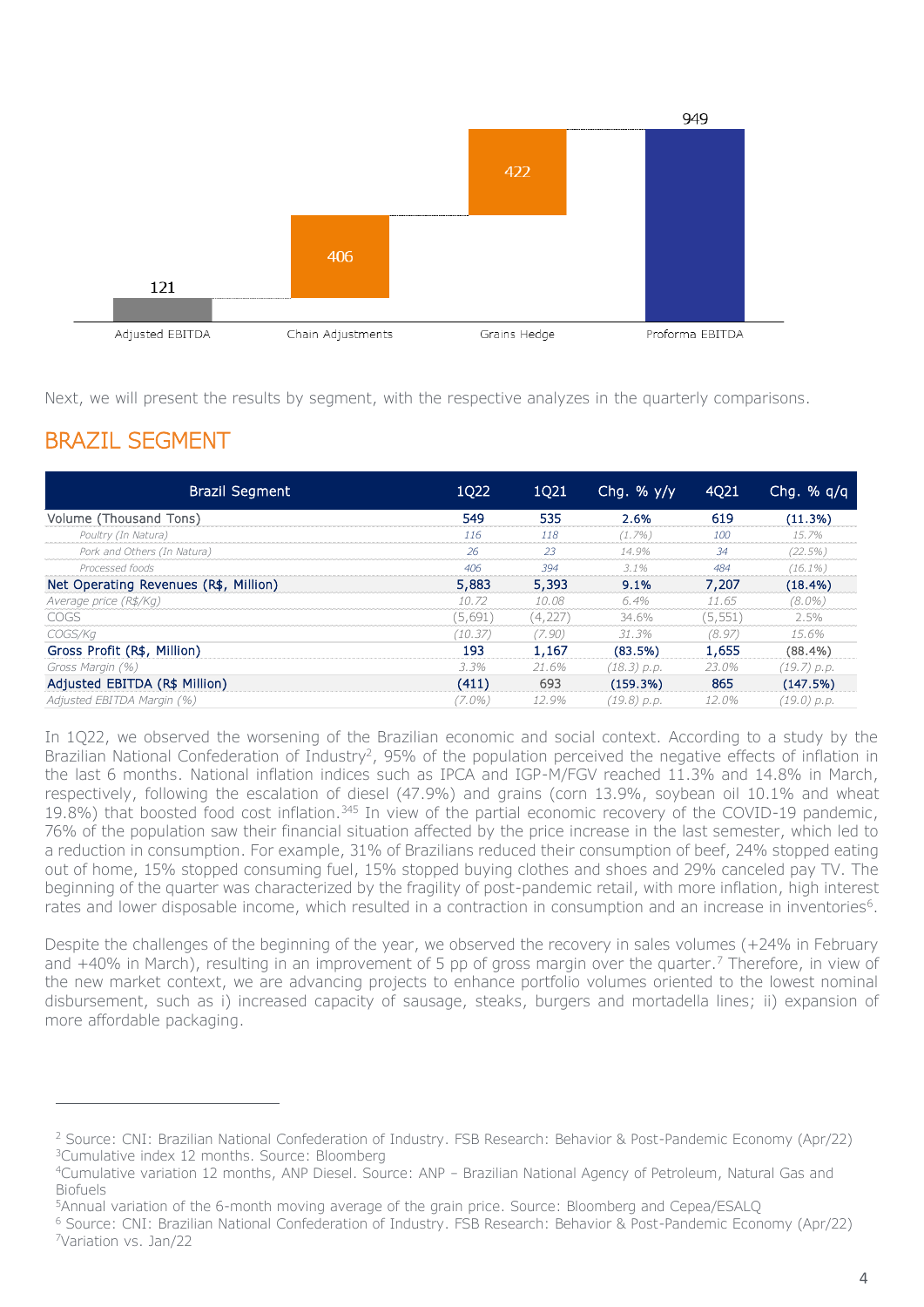We also observed a widening of the price difference between the bovine forequarter and the chicken and pork meat. In view of the consumption scenario mentioned above, our proteins represent a lower absolute expenditure to access animal proteins. Due to lower exports in the quarter, local availability increased, generating a circumstantial drop in prices, but with a positive prospect of accelerating exports, reflecting the phenomenon of warming international demand for food. Therefore, we continue to invest in marketing actions to leverage volumes of greater added value pork with the launch of innovations with the *Na Brasa* and *Sadia Speciale* lines.









### INTERNATIONAL SEGMENT

| International Segment                 | 1Q22     | 1Q21    | Chg. $%$ y/y | 4Q21    | Chg. $%$ q/q |
|---------------------------------------|----------|---------|--------------|---------|--------------|
| Volume (Thousand Tons)                | 469      | 466     | 0.7%         | 498     | $(5.8\%)$    |
| Poultry (In Natura)                   | 354      | 359     | $(1.3\%)$    | 377     | $(6.1\%)$    |
| Pork and Others (In Natura)           | 30       | 45      | (33.7%)      | 41      | $(27.3\%)$   |
| Processed foods                       | 85       | 62      | 37.0%        | 80      | 6.6%         |
| Net Operating Revenues (R\$, Million) | 5,497    | 4,821   | 14.0%        | 5,817   | $(5.5\%)$    |
| Average price (R\$/Kg)                | 11.72    | 10.35   | $13.2\%$     | 11.69   | 0.3%         |
| COGS                                  | (4, 725) | (4,004) | 18.0%        | (4,668) | 1.2%         |
| COGS/Kg                               | (10.08)  | (8.60)  | 17.2%        | (9.38)  | 7.4%         |
| Gross Profit (R\$, Million)           | 772      | 817     | $(5.6\%)$    | 1,148   | $(32.8\%)$   |
| Gross Margin (%)                      | 14.0%    | 16.9%   | (2.9) p.p.   | 19.7%   | (5.7) p.p.   |
| Adjusted EBITDA (R\$, Million)        | 430      | 452     | $(5.0\%)$    | 660     | $(34.9\%)$   |
| Adjusted EBITDA Margin (%)            | 7.8%     | $9.4\%$ | (1.6) p.p.   | 11.3%   | (3.5) p.p.   |

### 1. Asia

| Asia                                  | 1Q22           | 1Q21           | Chg. $\frac{6}{9}$ y/y | 4Q21           | Chg % $q/q$   |
|---------------------------------------|----------------|----------------|------------------------|----------------|---------------|
| Volume (Thousand Tons)                | 109            | 130            | $(16.2\%)$             | 127            | (13.7%)       |
| Poultry (In Natura)                   | 84             | 90             | $(6.3\%)$              | 92             | $(8.9\%)$     |
| Pork and Others (In Natura)           | 21             | 37             | $(43.8\%)$             | 30             | $(30.7\%)$    |
| Processed foods                       | $\overline{4}$ | $\overline{4}$ | $20.2\%$               | $\overline{4}$ | 1.4%          |
| Net Operating Revenues (R\$, Million) | 1,210          | 1,453          | $(16.8\%)$             | 1,466          | (17.5%)       |
| Average price (R\$/Kg)                | 11.07          | 11.14          | $(0.6\%)$              | 11.58          | $(4.4\%)$     |
| <b>COGS</b>                           | (1, 228)       | (1, 149)       | $6.8\%$                | (1,289)        | $(4.8\%)$     |
| COGS/Kg                               | (11.23)        | (8.81)         | 27.5%                  | (10.18)        | 10.3%         |
| Gross Profit (R\$, Million)           | (18)           | 304            | $(105.9\%)$            | 177            | $(110.1\%)$   |
| Gross Margin (%)                      | $(1.5\%)$      | 20.9%          | (22.4) p.p.            | 12.1%          | (13.6) p.p.   |
| Adjusted EBITDA (R\$, Million)        | (80)           | 248            | (132.3%)               | 83             | $(196.2\%)$   |
| Adjusted EBITDA Margin (%)            | $(6.6\%)$      | 17.0%          | (23.6) р.р.            | 5.7%           | $(12.3)$ p.p. |

In the annual comparison, 1Q22 shows margin contractions in the Asian segment mainly due to lower volumes and prices in China, especially in pork, and higher production costs. According to SECEX, Brazilian pork exports to the Chinese market decreased by 34%, with a 17% drop in prices in dollars y/y, due to the recovery of local pork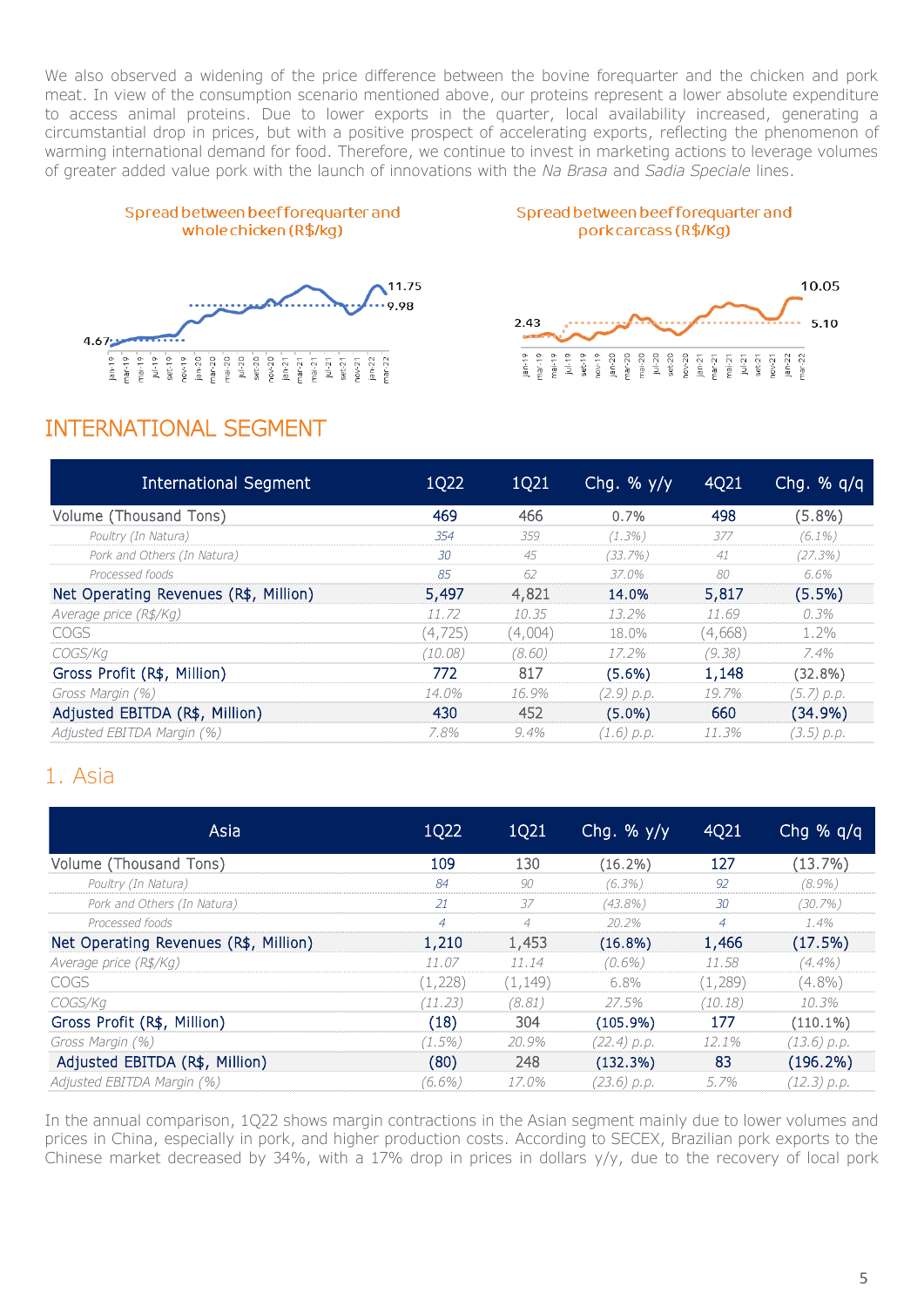production with the end of the ASF epidemic.<sup>89</sup> The margin loss was partially offset by higher volumes in Southeast Asia and real price increase of chicken meat for Japan and South Korea, where low levels of local stock allowed the maintenance of prices in dollars, +33% y/y.

However, the impacts of the lockdown in China and commodity volatility have been driving the escalation of production and logistics costs, further compressing industry margins. The cost of transportation on the maritime trade route between Brazil and Asia, which had already risen substantially in the context of the pandemic, increased even more in the quarter, with a 118% increase in the price of the maritime container, impacted by the logistical crisis in Chinese ports with lockdown restrictions to contain a new outbreak of COVID-19 in the region.<sup>10</sup> In this sense, we experienced in this quarter several challenges in the production and shipping of shipments, which once overcome, will reflect in higher prices of chicken cuts in the region.

### 2. Halal Distribution – Halal DDP

| Halal DDP                             | 1Q22    | 1Q21    | Chq. % $y/y$ | 4Q21     | Chq. $%$ q/q |
|---------------------------------------|---------|---------|--------------|----------|--------------|
| Volume (Thousand Tons)                | 215     | 179     | 20.5%        | 198      | 8.9%         |
| Poultry (In Natura)                   | 164     | 146     | 11.9%        | 154      | 6.2%         |
| Processed foods                       | .52     | 32      | 60.0%        | 43       | 19.0%        |
| Net Operating Revenues (R\$, Million) | 2,657   | 2,092   | 27.0%        | 2,429    | 9.4%         |
| Average price (R\$/Kg)                | 12.34   | 11.70   | 5.4%         | 12.29    | 0.4%         |
| <b>COGS</b>                           | (2,091) | (1,700) | 23.0%        | (1,909)  | $9.5\%$      |
| COGS/Kg                               | (9.71)  | (9.51)  | $2.1\%$      | (9.66)   | 0.6%         |
| Gross Profit (R\$, Million)           | 565     | 392     | 44.3%        | 520      | 8.7%         |
| Gross Margin (%)                      | 21.3%   | 18.7%   | 2.6 p.p.     | $21.4\%$ | $(0.1)$ p.p. |
| Adjusted EBITDA (R\$, Million)        | 391     | 195     | 100.4%       | 301      | 29.6%        |
| Adjusted EBITDA Margin (%)            | 14.7%   | 9.3%    | 5.4 p.p.     | 12.4%    | 2.3 p.p.     |

In this quarter, we highlight the growth of our local operations in the Halal markets, through successful strategic actions of our brands, reaffirming our commitment to guarantee the supply of high-quality food to the region. With focus on value-added products, we have an increase of 60% in the volume of processed products y/y and 19% q/q, driven by the positive seasonal effect of Ramadan.

In Turkey, anchored in the solidity of the Banvit brand, we made important advances, such as: i) recovery of the margins in the domestic market through price pass-through, to face the challenging macroeconomic scenario with accumulated inflation of 61.1%<sup>11</sup>, ii) with the strong devaluation of the Turkish lira (77.8% y/y) <sup>12</sup> we increased exports, neutralizing the exchange exposure, and iii) expansion of 1.7 pp  $y/y$  of market share<sup>13</sup>, being processed the most prominent category, ending the quarter with 21.6%.

In the Halal market, we reached the largest volume sold of processed food since 2018. Focusing on a portfolio strategy with the higher added value, we reached the historical mark of 24% of the volume sold in the region in processed products, an increase of 6.8 pp y/y. In addition, according to Nielsen, in GCC we reached 15.5% of the result of market share in processed products, +2.3 pp y/y, reflecting an increase in our share in relation to the last quarter.<sup>14</sup> In the Gulf countries, through brands that are present in their daily lives, with wellexecuted actions at the point of sale and distribution in the region, we present an expansion of 47% of sales, with real increase in prices in dollars recovering the segment margins. We saw a positive trend for food prices in the region with the i) resumption of the food service channel; ii) intensification of tourism; and iii) positive effect on international price trends, due to the restriction of the world supply of chicken meat caused by the conflict in eastern Europe.

 $\overline{a}$ 

<sup>8</sup>Source: Brazilian Secretariat of Foreign Trade (SECEX).

<sup>9</sup>African Swine Fever

<sup>10</sup>Freightos Baltic Index (FBX): Global Container Freight Index (03/12/2021 vs 03/11/2022)

<sup>11</sup>Cumulative variation 12 months. Source: Bloomberg

<sup>12</sup>Source: Bloomberg

<sup>13</sup>Source: Nielsen, accumulated until February

<sup>14</sup>Source: Nielsen, 1Q22 vs 1Q21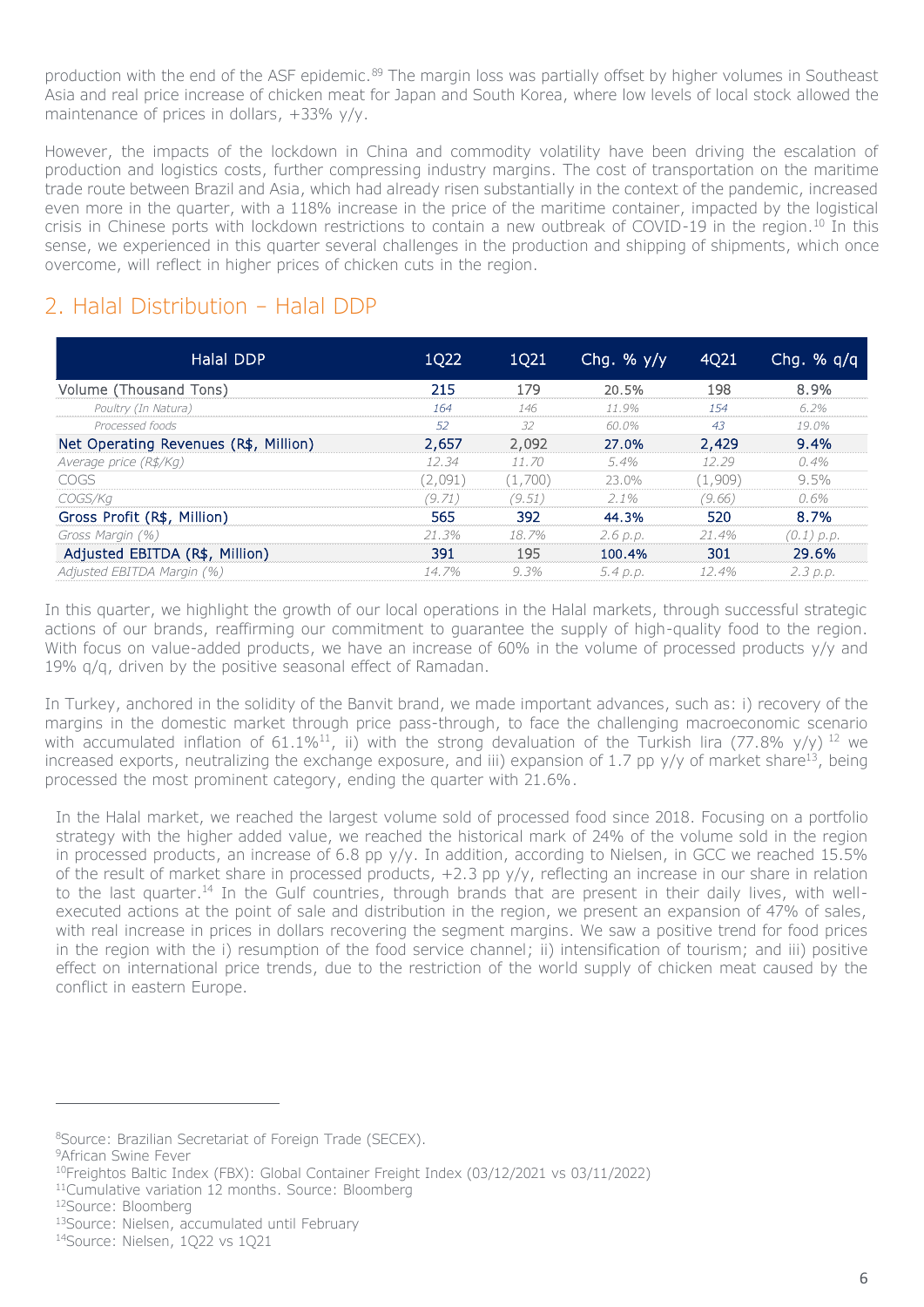# 3. Direct Exports

| Direct Exports                        | 1Q22    | 1Q21     | Chg. % $y/y$ | 4Q21    | Chg % $q/q$ |
|---------------------------------------|---------|----------|--------------|---------|-------------|
| Volume (Thousand Tons)                | 144     | 156      | $(7.8\%)$    | 173     | (16.7%)     |
| Poultry (In Natura)                   | 106     | 123      | $(13.4\%)$   | 131     | $(18.5\%)$  |
| Pork and Others (In Natura)           | 9       | 7        | 18.7%        | 10      | $(17.0\%)$  |
| Processed foods                       | 29      | 26       | $11.0\%$     | 32      | $(9.4\%)$   |
| Net Operating Revenues (R\$, Million) | 1,630   | 1,276    | 27.8%        | 1,922   | $(15.2\%)$  |
| Average price (R\$/Kg)                | 11.30   | 8.16     | 38.6%        | 11.10   | 1.9%        |
| COGS                                  | (1,406) | (1, 155) | 21.8%        | (1,470) | $(4.4\%)$   |
| COGS/Kg                               | (9.75)  | (7.38)   | 32.1%        | (8.49)  | 14.9%       |
| Gross Profit (R\$, Million)           | 224     | 121      | 84.8%        | 452     | (50.3%)     |
| Gross Margin (%)                      | 13.8%   | 9.5%     | 4.2 p.p.     | 23.5%   | (9.7) p.p.  |
| Adjusted EBITDA (R\$, Million)        | 119     | 10       | n.m.         | 275     | (56.7%)     |
| Adjusted EBITDA Margin (%)            | 7.3%    | 0.7%     | 6.6 p.p.     | 14.3%   | (7.0) p.p.  |

In 1Q22, we presented a result mainly impacted by the continuous growth of average prices in dollars (+45% y/y), reflecting the resumption of tourism and the food service channel in international markets, concentrated in the regions of the Middle East and the Americas. The high production costs, commodity volatility and historical highs in logistical costs have squeezed the margins for world production; while the reduction in the global supply of chicken meat, produced by the conflict between Ukraine and Russia and the outbreak of avian influenza in the US and Europe, already has a positive effect on international price trends.<sup>15</sup> Faced with the recent challenges to the world order, UN representatives encourage Brazil to increase exports to guarantee the world's food supply, and BRF already represents 9% of the world's chicken<sup>16</sup> meat trade in 2021.

In this quarter, in view of the challenges of the COVID-19 pandemic in January and the implementation of adjustments in export processes and in the supply chain, we presented falls in shipped volumes, impacting the results of the region. Despite the sequential increase in costs due to the impacts of chain operating adjustments and unprecedented inflation of productive inputs, we presented an improvement of 4.2 pp y/y in gross margin, also reflecting an improvement in the sales mix, with processed products representing more than 20% of the total volume of the period, +3.5 pp y/y. We continue to explore opportunities in new markets, with export licenses granted to Vietnam, Iraq<sup>17</sup> and franks for South Africa.

### OTHER SEGMENTS

| Other Segments + Ingredients          | 1Q22      | 1Q21   | Chg. % $y/y$ | 4Q21   | Chg. $% q/q$ |
|---------------------------------------|-----------|--------|--------------|--------|--------------|
| Volume (Thousand Tons)                | 127       | 69     | 83.2%        | 119    | 6.4%         |
| Ingredients                           | 49        | 46     | 6.8%         | 49     | $(0.6\%)$    |
| Pet                                   | 52        | 11     | 360.3%       | 50     | 4.6%         |
| Others Sales                          | 26        | 12     | 116.8%       | 20     | 30,0%        |
| Net Operating Revenues (R\$, Million) | 662       | 378    | 75.0%        | 701    | (5.6%)       |
| COGS                                  | (513)     | (268)  | 91.4%        | (509)  | $0.8\%$      |
| COGS/Kg                               | (4.05)    | (3.87) | $4.4\%$      | (4.27) | $(5.3\%)$    |
| Gross Profit (R\$, Million)           | 149       | 110    | 35.2%        | 192    | (22.5%)      |
| Gross Margin (%)                      | 22.5%     | 29.1%  | (6.6) p.p.   | 27.4%  | (4.9) p.p.   |
| Adjusted EBITDA (R\$, Million)        | 104       | 96     | 8.5%         | 145    | (28.4%)      |
| Adjusted EBITDA Margin (%)            | $1.5.7\%$ | 25,3%  | (9,6) p.p.   | 20.7%  | (5.0) p.p.   |

In the Ingredients segment, we have advanced in adding value through the intensive use of technology, research, and cutting-edge applications to develop customized products with an expansion of 29% y/y of our revenues, reflecting the upward trend in agricultural input prices, which compensates for the worsening mix with a greater volume of products from the animal nutrition business. This business unit, which focuses on the circular economy,

<sup>15</sup>https://www.fao.org/newsroom/detail/FAO-Food-Price-Index-december-2022/en

-

<sup>16</sup>Source: Company and USDA information

<sup>17</sup>April/2022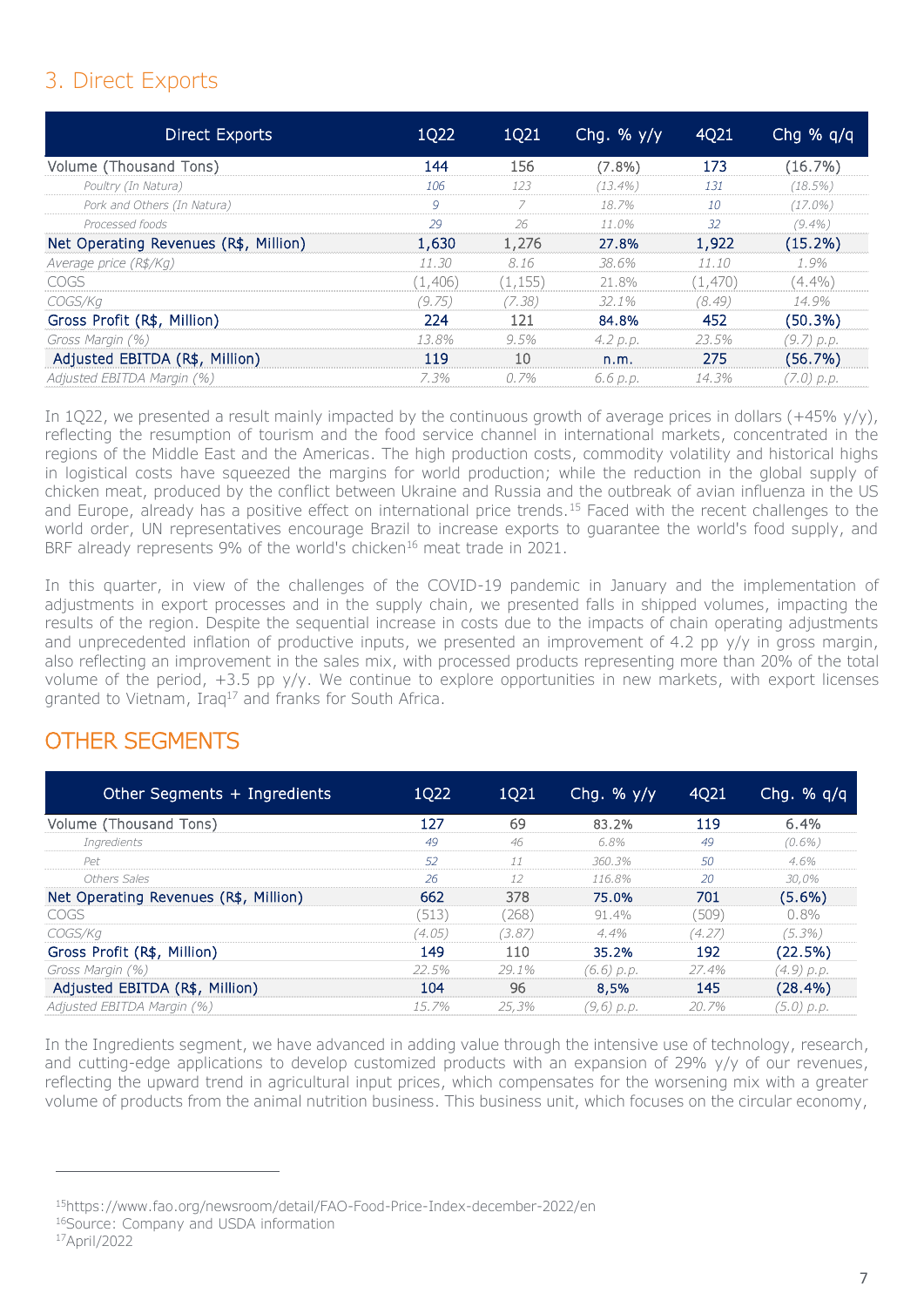has the capacity to operate in different markets and expand BRF's innovation beyond the food sector, also reinforcing the BRF sustainability plan.

We continue to focus on integrating the operations of our Pet Food segment, with a volume growth of more than 360% y/y when consolidating the operations of Mogiana and Hercosul and expansion of 3.6 pp y/y of the EBITDA margin. The Pet Food category did not notice a decrease in volume demand, even though there is an acceleration of volumes in brands with lower added value – due to the erosion of the tutors' income. BRF PET, in turn, has a vast portfolio of products that covers different nutritional and price positions, making it possible to keep tutors within its brand universe.

### **CORPORATE**

| Corporate - R\$ Million | 1022 | 1021 | Chg. $%$ y/y | 4Q21 | Chg. $% q/q$ |
|-------------------------|------|------|--------------|------|--------------|
| Gross Profit            |      |      | n.m.         |      | n.m          |
| Adjusted EBITDA         |      |      | $-81.1\%$    |      | n.m.         |

This segment was impacted by i) BRL -1.2 million resulting from actions to prevent and combat the effects of Covid-19; ii) BRL -3.8 million for the net result of provisions for civil and tax contingencies; iii) BRL +2.0 million related to the disposal and write-off of fixed assets; and iv) BRL +1.5 million related to other net effects (according to Explanatory Note 25 to the Interim Financial Information).

### BRANDS AND INNOVATION

#### Brazil:

BRF closed the 1Q22 with its highest historical level of preference for the period, both in food with 43.4%, and in Margarines with 62.4%.<sup>1819</sup> When analyzing under the spectrum of our brands, Sadia and Perdigão had a variation of +1.8 pp and +0.6 pp y/y, respectively, and *Qualy* +0.4 pp in relation to the same period of the previous year. We also highlight that Sadia was elected the most valuable brand, in the food category, and the most trusted brand by Brazilians, according to Kantar<sup>20</sup>

This quarter, Sadia was present i) in the campaign focused on cold cuts and the *Soltíssimo* line, in the best seasonal moment of the category; and ii) among the audience of the Lollapalooza Festival, the sponsorship involved national media in TV and digital, impacting about 112 million people. In addition, Perdigão carried out i) 360 regional campaigns of the *Na Brasa* barbecue line, on TV channels, digital media and actions at a point of sale, reaching more than 44 million people; ii) resumption of the national sponsorship of the *Masked Singer Brasil* program, reaching more than 32 million people; and iii) participation in the special action at *Mortadela Week*, an event that celebrated the anniversary of the city of São Paulo, with more than 12 million consumers reached. In margarines, we carried out actions focused on merchandising in the TV program *Mais Você*, and investments in digital media, with the advancement of our platforms, including *Tudo de Bolo<sup>21</sup>*, to increase engagement of the contents of the page.

With an accelerated pace of innovations, we reached the 6.1% mark of the accumulated revenue this quarter, along with the launching of 29 new SKUS, including innovations in our main strategic growth paths, including ready meals, value-added pork and alternative proteins. Also, we highlight market share recovery versus Nielsen's last bimonthly reading of margarine and frozen products at  $+0.5$  pp and  $+0.2$  pp<sup>22</sup>, respectively.

#### International:

 $\overline{a}$ 

We maintained our focus on higher added value categories, with a strong innovation agenda focused on processed foods with 28 new products launched in the international market this quarter.

<sup>18</sup>Kantar Insights Food Tracking – Sadia e Perdigão's combined preference.

<sup>19</sup>Kantar Insights Margarine Tracking

<sup>20</sup> Kantar Brandz 2021/22 panel, *most valuable Brazilian brands*.

<sup>21</sup>https://www.tudodebolo.com.br

<sup>22</sup>Source: Nielsen, 1bi/22 vs. 6bi/21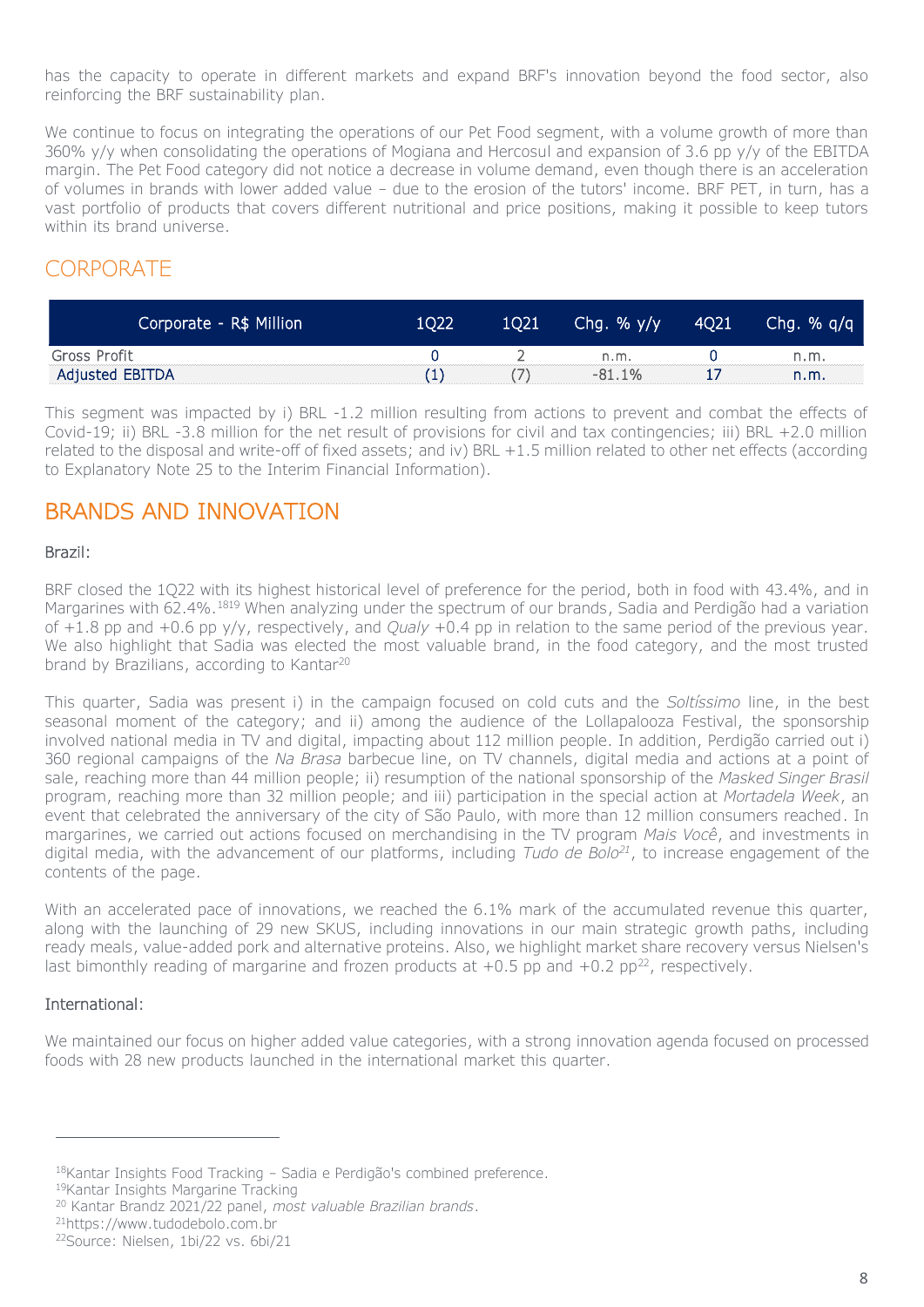In the GCC countries, we maintained our focus on expanding the participation of our broad value-added portfolio, carrying out several campaigns highlighting the excellence and practicality of our products, among them we highlight i) communication of the Broasted line, with strong activation of trade marketing on digital platforms and at the points of sale; ii) the FUN campaign, in which the convenience of our products predominates in the local culture of Halal markets, with the launch of the line of premium meat burgers and frozen vegetables, reaching 60% of our target audience; and iii) Ramadan's exclusive campaign, one of the main times of the year in Muslim culture, where we highlight the convenience of our *Easy & Juicy* chicken and frozen vegetable line, through 360 campaign, including TV, Digital and positivity at the points of sale.

According to Nielsen, we observed a sequential increase of 0.7 pp in market share in processed products and  $+2.3$  pp y/y, closing the quarter with a growth of 1.3 pp y/y in market share in the GCC. In Turkey, Banvit maintained the leadership in all subcategories in the Turkish market with consolidated growth of 1.7 pp  $v/v^{23}$  of market share in the country, where relevant consecutive advances in processed products stand out (+5.5 pp  $y/y$ ).

In the direct export markets, we have advanced in the path of adding value to cultivate our local presence, through our brands. BRF is the protagonist in the insertion of industrialized categories in the African continent, with 4 market-leading products with the brands Sadia and Perdigão. In Chile, we launched Qualy's 360 campaign, "*Cremosidad que va con todo*", reinforcing the attributes of creaminess and versatility on TV, digital media with the support of influencers and activation at the point of sale, resulting in an increase of preference of 10 pp.<sup>24</sup> In Singapore, we relaunched 6 value-added products with the "heat, eat, enjoy, and repeat" campaign that will last until the end of the first half of 2022. In China, we launched 8 new industrialized products, in four categories chicken nuggets, chicken popcorn, cooked chicken wings and cooked chicken breast, with the "fast cooking, slow enjoyment" campaign, highlighting the ease of cooking healthy products with local opinion leaders to leverage our fan base, reaching an exhibition with more than 7.5 million people.

Other Segments: In Pet Food, we are among the largest three in share value in the segment in Brazil and we lead market share in Paraguay and Uruguay, with a portfolio of brands, such as *Three Dogs, Three Cats, Herói, Guabi Natural, Gran Plus, Apolo, Faro, Bônos, Balance, PrimoGato, Biofresh, Átila* among others. This quarter, we launched 7 flavor versions for our brand Balance in the puppy and adult versions, with the unique flavours of turkey breast with vegetables and pork loin.

### 2030 VISION

Given the scenario of global cost inflation and challenging business environment, in 2022, the company will implement a plan to simplify and resize processes, aiming at greater efficiency, results and profitability. Regarding its long-term planning, called Vision 2030, the Company will review, as provided for in the plan's announcement.

### ESG Highlights

-

In this first quarter of 2022, we continued to advance with ESG at the center of BRF's business strategy, with the following highlights:

- Closing the operation with AES in line with a joint venture announced in 202 to produce wind energy
- Animal Welfare BBFAW Ranking Tier 3, GlobalGAP, WQS and Certified Humane
- Adherence to Inova 2030 the UN Global Compact for the acceleration of young professionals
- Best supplier McDonald's Brazil 2021 Award BRF Toledo (PR)
- BRF Institute Ayrton Senna Institute partnership with city halls (LRV, MRU and Ivoti) and RS State + expansion of scope (400 thousand students in 2022)
- Partnerships Brazilian Council for Business Volunteering (CBVE) and Latinpacto of social investment and venture capital

<sup>&</sup>lt;sup>23</sup>Source: Nielsen, data accumulated until February 2022 vs. same period of the previous year. 24Source: IPSOS vs. May 2021.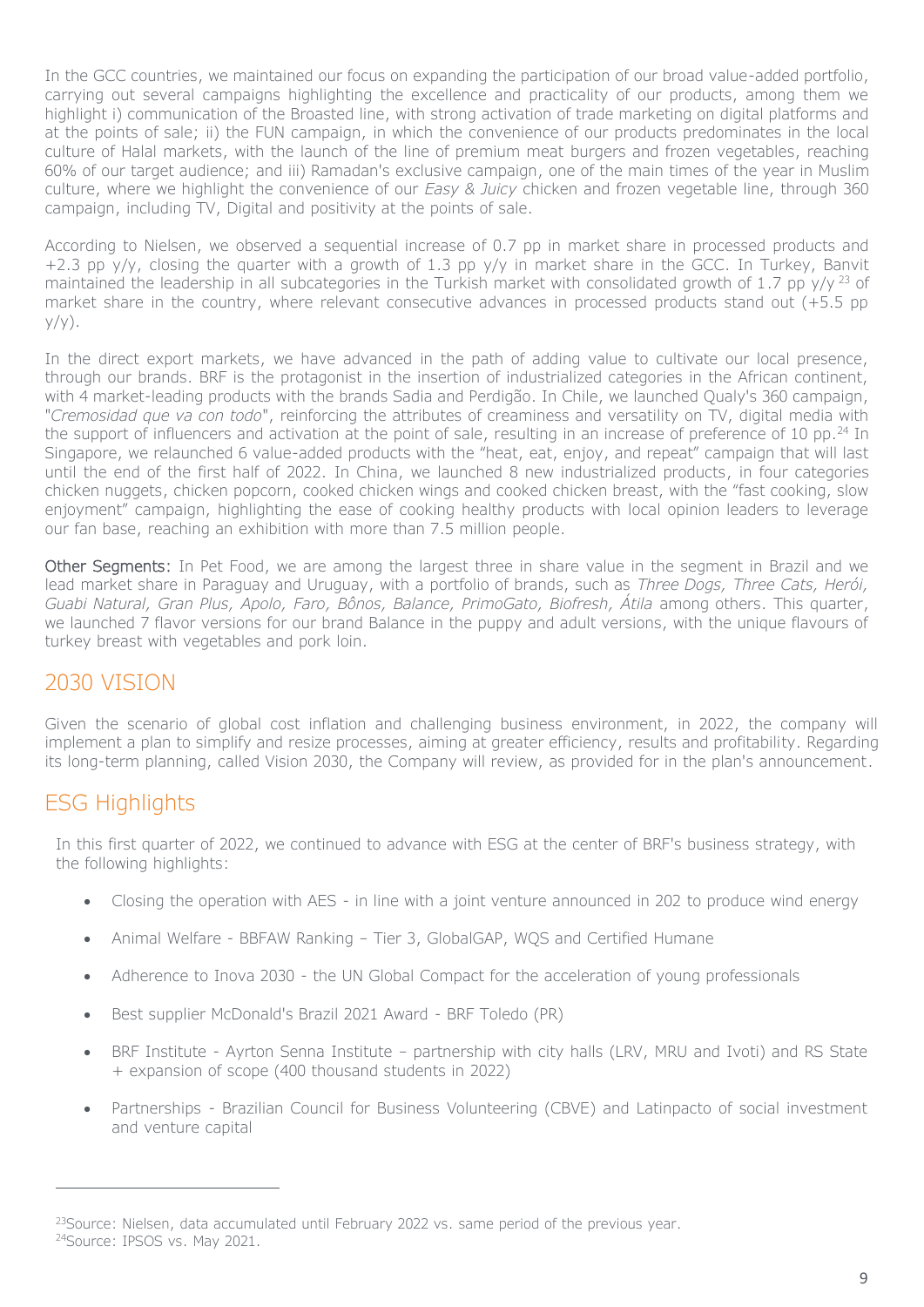- *Smart Kids Table:* Project with Ministry of Education of Turkey that will impact more than 1 million people
- Hospitals of the BRF communities: donation of more than BRL 1 MM in hospital items to the Health Foundation of the State of Mato Grosso do Sul. Supporting seal of Hospital *Angelina Caron* for the construction of the COVID sequelae treatment wing.

## CONSOLIDATED PERFORMANCE

#### Net Operating Income (NOI)

| Volumes - Thousand Tons     | 1Q22   | 1Q21   | Chq. % $y/y$ | 4021   | Chg. $%$ q/q |
|-----------------------------|--------|--------|--------------|--------|--------------|
| Poultry (In Natura)         | 479    | 477    | $0.4\%$      | 477    | 0.3%         |
| Pork and Others (In Natura) | 61     | 68     | $(10.3\%)$   | 75     | $(18.9\%)$   |
| Processados                 | 473    | 456    | 3.8%         | 555    | $(14.8\%)$   |
| Others Sales                | 1.32   | 70     | 89.1%        | 128    | 2.9%         |
| Total                       | 1,144  | 1,070  | 6.9%         | 1,235  | $(7.4\%)$    |
| NOR (R\$ Million)           | 12,041 | 10,592 | 13.7%        | 13,724 | (12.3%)      |
| Average Price (NOR)         | 10.52  | 9.90   | 6.3%         | 11.11  | $(5.3\%)$    |

In this quarter, our net revenue was boosted in the annual comparison by i) resumption of prices in international markets, with highlight to higher volumes in the Halal DDP segment; ii) price transfers in the domestic market; and iii) increase in billing of the Ingredients and pet food segment.

#### Operating income protection strategy - hedge accounting

The effects of the financial instruments for foreign exchange protection of the result totaled BRL +110.7 million in 1Q22, according to Explanatory Note 24.5 of the Financial Statements and are derived from the positions settled in the quarter, whose formation occurred over the 12 months prior to its settlement.

| Build-up of Derivatives Instruments Settled in 2Q21 | 1021 | 2021 | 3021  | 4021 |  |
|-----------------------------------------------------|------|------|-------|------|--|
| Cummulative Notional Exposure (US\$ Million)        |      |      |       | 74h  |  |
| Average Strike Price (BRL/USD)*                     | 594  |      | - 553 | 5.64 |  |
| *Weighted Average Rate                              |      |      |       |      |  |

Similarly, the position to be matured, according to Explanatory Note 24.4.2.ii of the Financial Statements, is below.

| Derivatives Instruments by Expiry Date - US\$ Million | 2022 | <b>BO21</b> |
|-------------------------------------------------------|------|-------------|
| Notional to be settled in each period                 |      |             |
| Strike Price (BRL/USD)*                               | 541  | 44.         |
| *Weighted Average Rate                                |      |             |

The Company may contract additional cash flow protection, as provided for in its Financial Risk Management Policy, always backed by future export revenues, as their probability evolves and assuming a defined time horizon of up to 12 months. For cash flow hedge purposes, we emphasize that its objective is to protect operating income and reduce volatility, not allowing, under any circumstances, the contracting of derivative financial instruments for speculative purposes.

#### Cost of Goods Sold (COGS)

| COGS - R\$ Million | 1022      | 1021    | Chq % $y/y$ | <b>4Q21</b> | Chg. $% q/q$ |
|--------------------|-----------|---------|-------------|-------------|--------------|
| Cost of Goods Sold | (10, 928) | (8,496) | 28.6%       | (10, 729)   | 1.9%         |
| R\$/Kg             | 9.55      | ' 94    | 20.3%       | 8.69        | 9.9%         |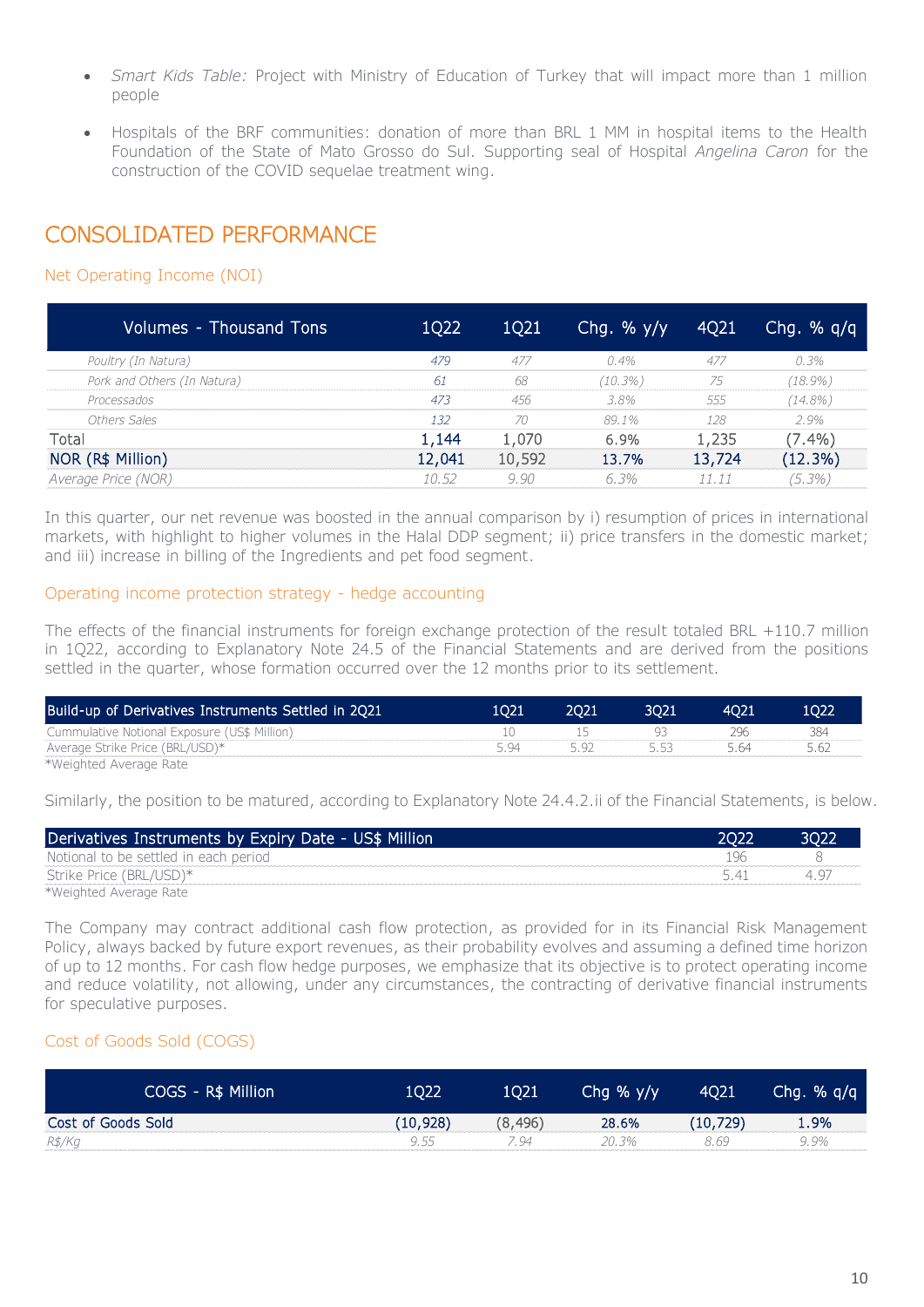Compared to 1Q21, we observed an increase in the cost of sale of 20.3%, mainly i) due to the increase in the price of grains (corn +14% y/y, soybean +10% y/y and soybean oil +32% y/y)<sup>25</sup>; ii) due to the impact of the result of commodity derivatives of BRL 406 million; iii) inflationary effects on the main productive inputs, such as plastic packaging (+12% y/y) and cardboard (+17% y/y); and iv) higher energy and fuel costs, impacted by increases in energy charges and extra costs of water abstraction, due to the drought in the South, in addition to the increase in fuel prices (ANP diesel +47.88% y/y<sup>26</sup>) and international freight container cost (+118% y/y).<sup>27</sup>

In this quarter, in addition to cost inflation, we observed cost increases of R\$422 million, to adjust the pace of production and reduce inventories. Eliminating the incremental effects of cost and hedging of commodities, we ended the unit cost with a variation of  $12.7\%$ %  $y/y$ , an improvement of 7.6p.p.

When analyzing the theoretical cost index ICP Embrapa, there is a sequential increase in the cost of production of chicken and pork, +20% q/q and +24% q/q, respectively, reflecting the hostile scenario for the production of these animals in Brazil, with margins of chicken and pork producers at levels well below the historical average.<sup>28</sup> The graphs below show the evolution of the ICP-Embrapa and the producer margin index, which present a considerable gap between the evolution of the theoretical cost index and the producer<sup>29</sup> margin.



#### Operating Expenses

 $\overline{a}$ 

| Operating Expenses - R\$ Million    | 1Q22       | <b>1Q21</b> | Chq. % $y/y$ | 4Q21       | Chq. % $q/q$ |
|-------------------------------------|------------|-------------|--------------|------------|--------------|
| Selling Expenses                    | (1, 494)   | (1, 346)    | 11.0%        | (1,745)    | $(14.4\%)$   |
| % of the NOR                        | $(12.4\%)$ | (12.7%)     | 0.3 p.p.     | (12.7%)    | 0.3 p.p.     |
| General and Administrative Expenses | (144)      | (172)       | (16.5%)      | (222)      | $(35.4\%)$   |
| % of the NOR                        | (1.2%)     | (1.6%)      | 0.4 p.p.     | $(1.6\%)$  | 0.4 p.p.     |
| <b>Operating Expenses</b>           | (1,637)    | (1, 518)    | 7.9%         | (1, 967)   | (16.8%)      |
| % of the NOR                        | (13.6%)    | (14.3%)     | 0.7 p.p.     | $(14.3\%)$ | 0.7 p.p.     |

The percentage indicator on net revenue improved both in comparison with 1Q21 (0.7 pp) and comparing with the fiscal years (0.7 pp), reflecting the austerity mentality and disciplined application of the method, through Matrix Management of Expenses, with a reduction in administrative expenses of 16.5% y/y and lower representativeness of sales expenses, despite the significant increases in freight rates in the domestic and international markets. We emphasize the support of investments in marketing campaigns and actions at the points of sale, both in the domestic market and in international markets, such as Turkey and Halal DDP.

<sup>25</sup>Annual change in the 6-month moving average of grain prices. Source: Bloomberg and Cepea/ESALQ

<sup>26</sup>Cumulative variation 12 months, ANP Diesel. Source: ANP – Brazilian National Agency of Petroleum, Natural Gas and Biofuels

<sup>27</sup>Freightos Baltic Index (FBX): Global Container Freight Index (03/12/2021 vs 03/11/2022)

<sup>&</sup>lt;sup>28</sup>Variation of the Embrapa production cost index (ICP Chicken and ICP Swine) between Dec/21 and Mar/22, publicly available on the website www.embrapa.br

<sup>&</sup>lt;sup>29</sup>Source: Bloomberg, CEPEA-Esalg. Price of whole chicken and pork carcass in relation to feed cost adjusted by the chicken and swine cycle.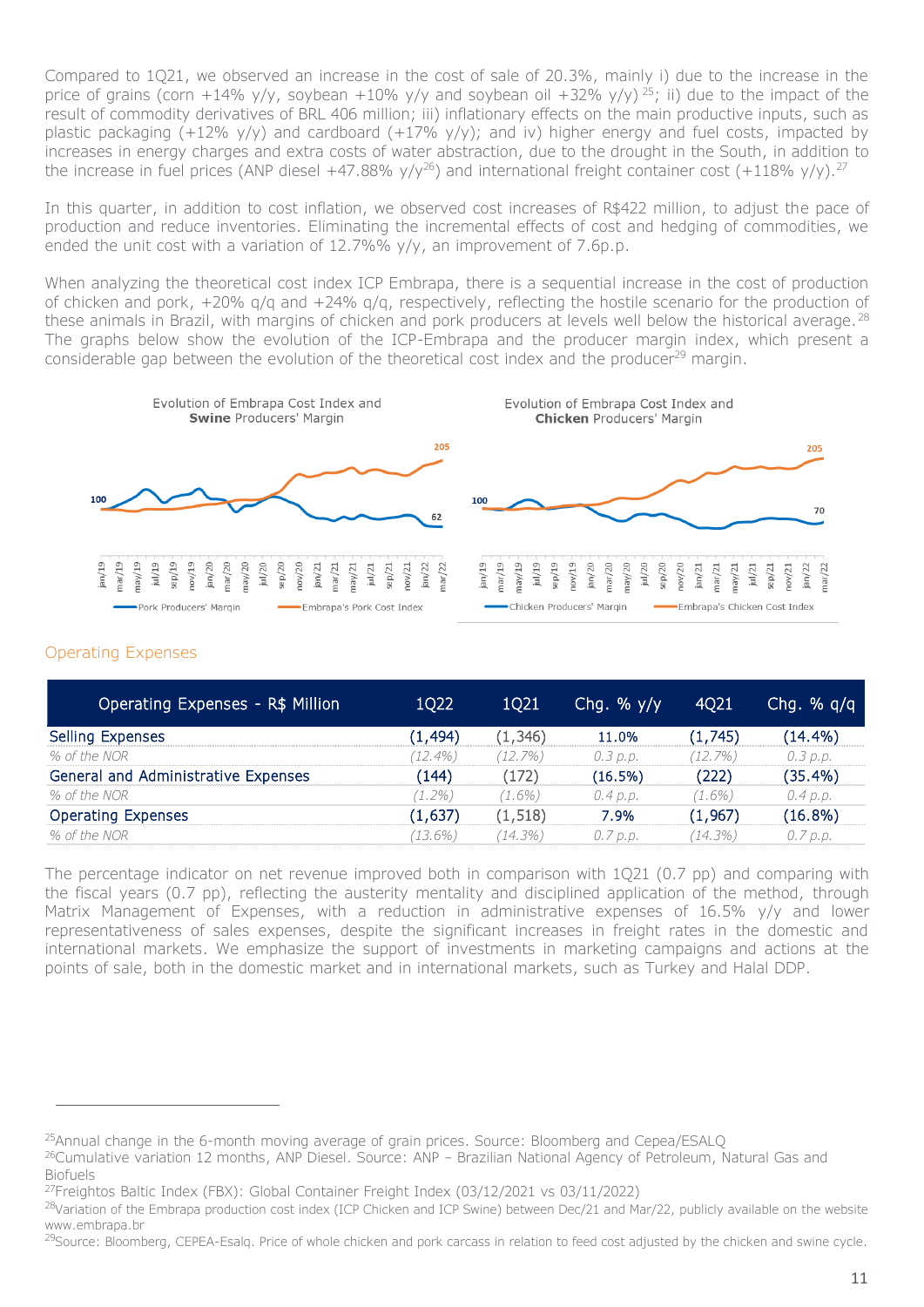#### Other Operating Results

| Other Operating Results - R\$ Million | 1022   | 1021 | Chq. % $y/y$ | 4021 | Chg. $%$ g/g |
|---------------------------------------|--------|------|--------------|------|--------------|
| <b>Other Operating Results</b>        |        | 50   | n.m.         | 42   | (106.3%)     |
| % of the NOR                          | (0.0%) | 0.5% | $(0.6)$ p.p. | 0.3% | (0.3) p.p.   |

This performance is due to: (i) increase in provisions for civil and tax risks totaling BRL -51 million; (ii) other expenses with losses with claims BRL -12 million; iii) partially offset by the recovery of expenses by BRL 9 million in relation to the same period of the previous year. For more details on this item, see Explanatory Note 27 to the Interim Financial Information.

#### Net Financial Result

| Financial Results - R\$ Million                              | 1Q22    | 1Q21  | Chq. % $y/y$ | 4Q21  | Chg. $% q/q$ |
|--------------------------------------------------------------|---------|-------|--------------|-------|--------------|
| <b>Financial Income</b>                                      | 214     | 123   | 74.5%        | 198   | 8.1%         |
| Interest on cash and cash equivalents                        | 101     | 17    | 499.1%       | 49    | 106.7%       |
| Income with marketable securities                            | 29      | 14    | 105.4%       | 18    | 61.3%        |
| Interest on recoverable taxes                                | 64      | 78    | $(17.5\%)$   | 117   | $(45.3\%)$   |
| Interest on other assets                                     | 20      | 14    | 40.4%        | 14    | 41.1%        |
| <b>Financial Expenses</b>                                    | (804)   | (626) | 28.3%        | (860) | $(6.5\%)$    |
| Interests on loan and borrowings                             | (430)   | (415) | $3.6\%$      | (497) | $(13.5\%)$   |
| Interest on contingencies, leasing and actuarial liabilities | (117)   | (108) | 8.4%         | (127) | $(7.5\%)$    |
| Written option - Business combination (Banvit)               |         | 102   | n.m          |       | n.m          |
| Adjustment to present value                                  | (175)   | (143) | 22.1%        | (177  | $(1.1\%)$    |
| Other                                                        | (82)    | (62)  | 31.6%        | (59)  | 38.4%        |
| Monetary, exchange and derivative results, net               | (184)   | (99)  | 86.6%        | (35)  | 427.0%       |
| Exchange rate variation on monetary assets and liabilities   | 1,314   | (592) | n.m          | (49)  | n.m          |
| Derivative results                                           | (1,498) | 494   | $(403.6\%)$  | 14    | n.m          |
| Net Financial Results                                        | (774)   | (603) | 28.5%        | (697) | 11.1%        |

The main components of the net financial result were grouped into the following categories:

Financial Revenue: Evolution resulting from the higher remuneration on the liquidity position, given the higher interest rate observed in the period (CDI), added to the higher cash position and investments resulting from the capital contribution (follow-on).

Financial Expenses: Arise from the effect of the following accounts described below:

(i) Interest on loans and financing: Increase in interest expenses in reais by BRL 56 million in 1Q22 linked to the increase in the debt balance linked to DI (DI accumulated 2.47% in 1Q22 vs. 0.50% in 1Q21), partially offset by the reduction in interest expenses in other currencies by BRL 25 million, mainly caused by the lower exchange rate observed in the period (average exchange rate of BRL 5.08/USD in 1Q22 vs BRL 5.57/USD in 1Q21).

(ii) Interest on contingencies, leases and actuarial liabilities: Higher expenses in 1Q22 by BRL 11 million due to higher tax and labor contingencies.

(iii) Adjusted Present Value (APV): Reflects the higher balance of suppliers and higher interest rates in the comparison between the periods. The APV refers to the financial charge associated with the payment terms of customer and supplier accounts, with a corresponding entry in gross profit.

(iv) Option Launched - Business combination (Banvit): The fair value of the put option related to the business combination (Banvit put option) fluctuated according to the variation of Banvit's results. This option was extinguished in December 2021, with zero impact in 1Q22 compared to a positive impact of BRL 102 million in 1Q21.

(v) Other financial expenses: Includes bank fees, expenses with assignment and credit insurance, taxes on financial income, provision for tax credit discount, among other effects. Higher expenses in 1Q22 by BRL 18 million, mainly due to higher discounts on credit assignment.

(vi) Monetary and foreign exchange variations and monetary liabilities and results from derivatives: The Company has financial assets and liabilities denominated in foreign currency, whose exchange variations affect the financial result. The Company contracts derivative financial instruments to hedge this net foreign exchange exposure on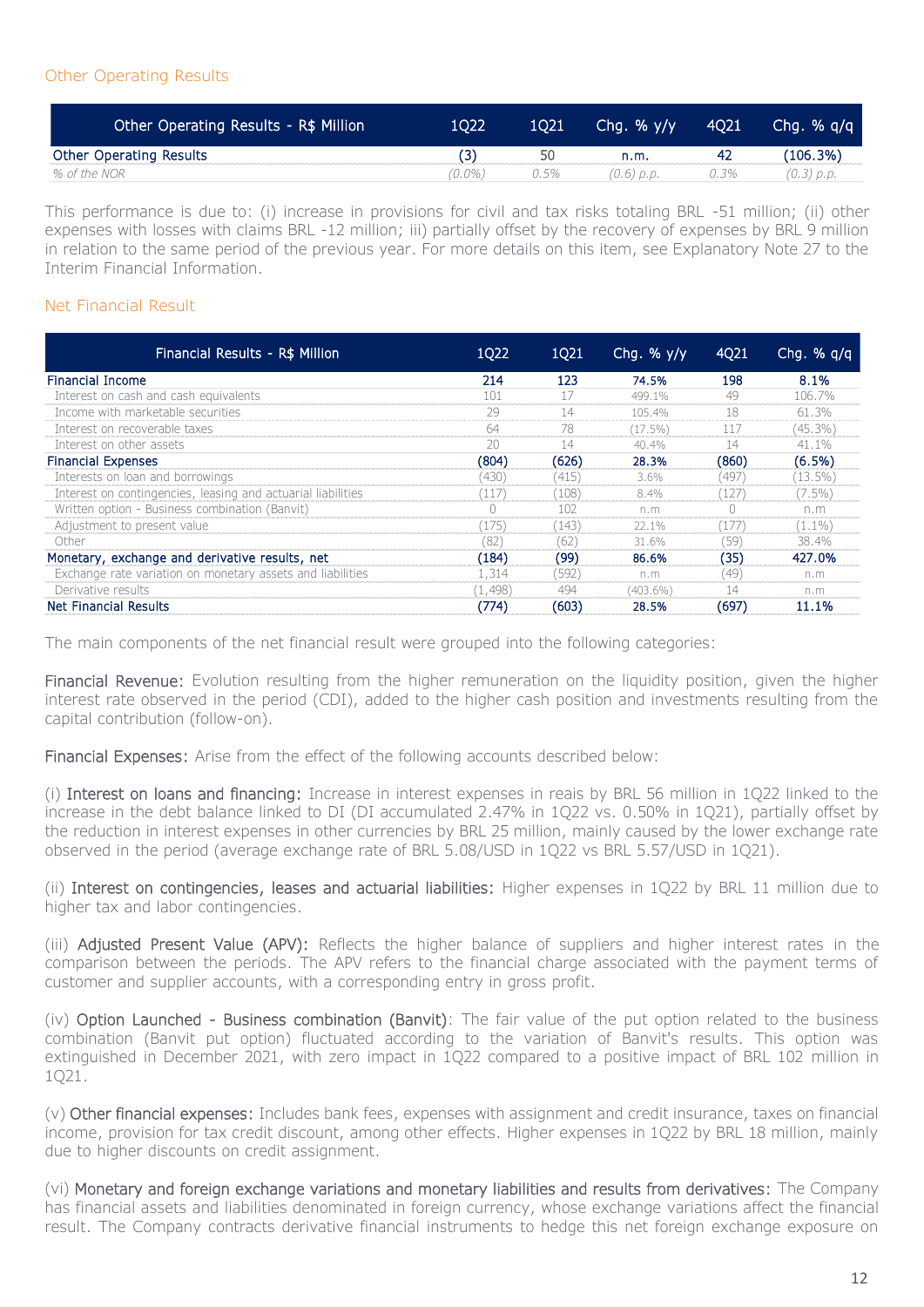the balance sheet, as per Explanatory Note 24.4.2 of the Financial Statements. In 1Q22, the appreciation of 15.9% of the real in the period (peak exchange rate BRL 4.74/USD in Mar/22 vs. BRL 5.58/USD in Dec/21) had a positive effect on the exchange variation of the balance sheet of BRL 1,314 million, which was neutralized by the protection derivatives in the order of BRL -1,498 million (net of interest and fair value), resulting in a combined net effect in the amount of BRL -184 million in the quarter.

#### Net Income (Loss)

| Net Income (Loss) - R\$ Million                       | 1022    | 1021 | Cha. $% y/y$  | <b>4021</b> | Cha. $%$ a/a |
|-------------------------------------------------------|---------|------|---------------|-------------|--------------|
| Consolidated Net / (Loss) Income - Continued Op.      | (1.546) | 22   | n.m.          | 964         | n.m.         |
| Net Margin (%)                                        | ′12.8%) | 0.2% | $(13.1)$ p.p. | 7.0%        | (19.9) p.p.  |
| Consolidated Net / (Loss) Income - Total Consolidated | (1,581) |      | n.m.          | 932         | n.m.         |

The Company recorded a loss of BRL 1,546 million versus a profit of BRL 22 million in 1Q21 in continuing operations, mainly due to i) the nominal reduction in EBIT (BRL -1,155 million y/y), a consequence of one-off impacts, of which BRL 422 million in the production chain and BRL 406 million in commodity hedges, and a drop in net prices in the domestic and Chinese markets; ii) a negative impact of the net effect of financial results by BRL 172 million y/y, as detailed above; and iii) BRL +242 million in higher expenses with income tax, see Explanatory Note 10.3 of the Interim Financial Information. Discontinued operations presented a result of BRL -35 million in 1Q22, according to Explanatory Note 1.3 of the Interim Financial Information.

#### Adjusted EBITDA

| EBITDA - R\$ Million                            | 1Q22       | 1Q21  | Var % a/a   | 4Q21  | Var % t/t     |
|-------------------------------------------------|------------|-------|-------------|-------|---------------|
| Resultado Líquido Consolidado - Op. Continuadas | (1, 546)   | 22    | n.m.        | 964   | n.m.          |
| Income Tax and Social Contribution              | 245        |       | 8621.8%     | (591) | n.m.          |
| Net Financial                                   | 774        | 603   | 28.5%       | 698   | 11.0%         |
| Depreciation and Amortization                   | 679        | 661   | 2.6%        | 690   | $(1.6\%)$     |
| <b>EBITDA</b>                                   | 152        | 1,289 | (88.2%)     | 1,761 | $(91.4\%)$    |
| EBITDA Margin (%)                               | 1.3%       | 12.2% | (10.9) p.p. | 12.8% | $(11.6)$ p.p. |
| Impacts of Carne Fraca/Trapaca operations       | $\bigcirc$ | 5.    | $(96.6\%)$  | 0     | $(60.0\%)$    |
| Fair Forest Value                               | $\bigcap$  | Ω     | n.m.        | (16)  | n.m.          |
| Tax recoveries                                  | '39)       | (63)  | (37.9%)     | (54)  | $(28.4\%)$    |
| Non controlling shareholders                    | 9          |       | n.m.        | (11)  | 177.8%        |
| <b>Business Disposal</b>                        | $\bigcap$  |       | n.m.        |       | n.m.          |
| Expenses with mergers and acquisitions          | 0'         |       | n.m.        |       | $(103.5\%)$   |
| <b>EBITDA Adjusted</b>                          | 121        | 1,234 | (90.2%)     | 1,687 | (92.8%)       |
| EBITDA Adjusted Margin (%)                      | $1.0\%$    | 11.6% | (10.6) p.p. | 12.3% | (11.3) p.p.   |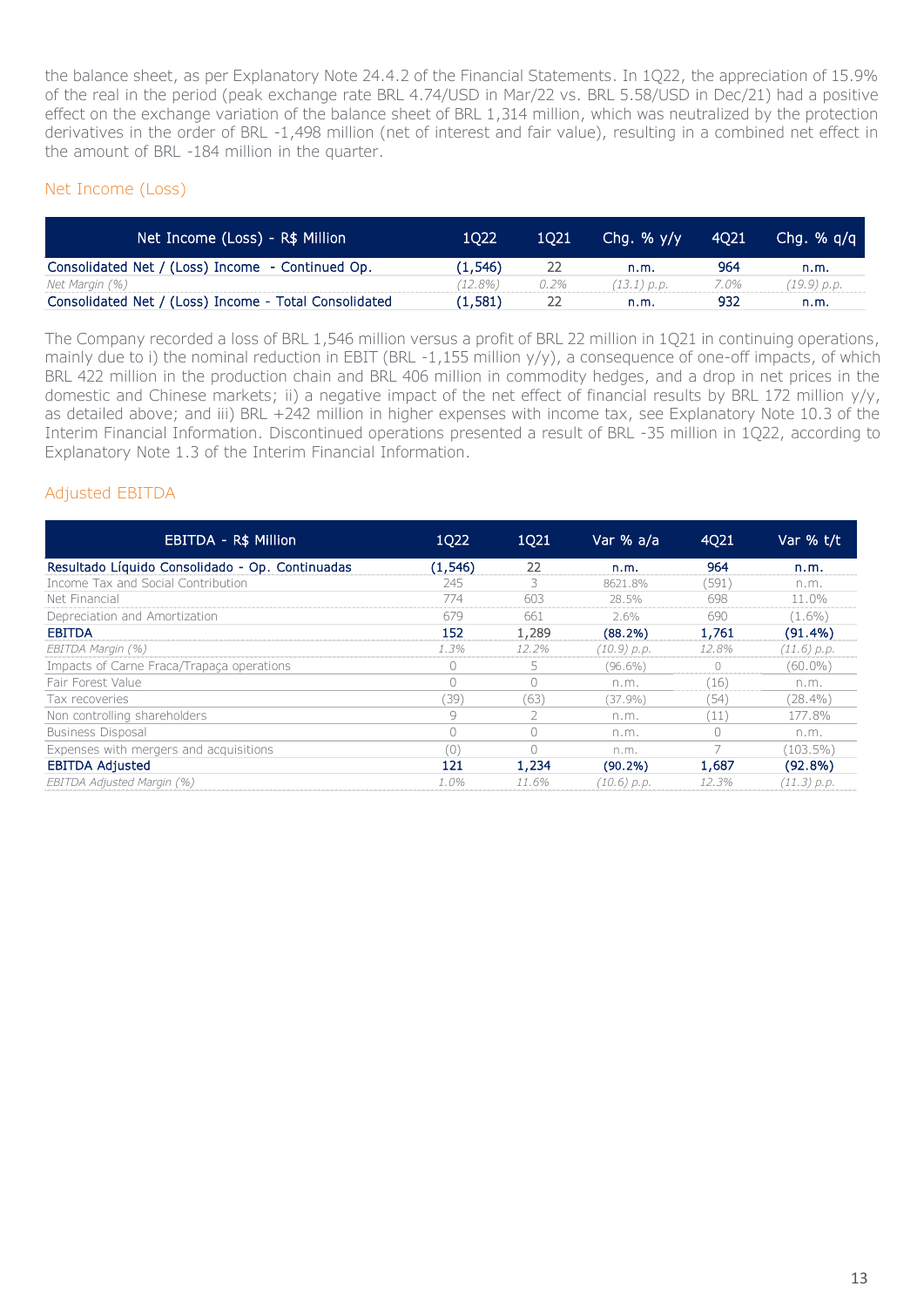# CAPITAL STRUCTURE

| <b>BRL</b> million                           | 1Q22    | 1Q21     | <b>LTM</b> |
|----------------------------------------------|---------|----------|------------|
| <b>EBITDA</b>                                | 152     | 1,289    | 4,619      |
| Working Capital                              | 340     | 176      | (266)      |
| △ Accounts receivable                        | 517     | 1,272    | (493)      |
| $\triangle$ Inventory                        | 820     | (1, 584) | (1, 197)   |
| $\triangle$ Accounts payable                 | (997)   | 489      | 1,424      |
| Other variations                             | (630)   | (37)     | (1, 467)   |
| Cash Flow from Operating activities          | (137)   | 1,428    | 2,885      |
| CAPEX with IFRS16                            | (888)   | (737)    | (3,832)    |
| Cash Flow from Operating activities w/ Capex | (1,025) | 691      | (947)      |
| M&A and asset sale                           | (59)    | (275)    | (755)      |
| Cash Flow from Investing activities          | (947    | (1,012)  | (4,587)    |
| Financial - cash effect                      | (268)   | (208)    | (862)      |
| Received interest                            | 132     | 36       | 304        |
| Paid interest                                | (454)   | (456)    | (1, 192)   |
| Derivativos (caixa)                          | (1,612) | 820      | (2, 166)   |
| VC de Disponibilidades                       | (403)   | 308      | (468)      |
| Cash Flow from Financing activities          | (2,606) | 500      | (4, 384)   |
| Free Cash Flow                               | (3,691) | 916      | (6,086)    |
| Borrowing/Amortizations                      | 74)     | 53       | 1,469      |
| Stock repurchase/Follow-on                   | 5,285   |          | 5,257      |
| Cash variation                               | 1,521   | 969      | 641        |

\* The above managerial cash flow does not follow the same classification as the cash flow statement, notably in relation to: (i) derivative instruments to hedge foreign exchange exposure on the balance sheet that are reclassified from operating flow to cash flow; and (ii) amortizations and borrowings of loans and financing that are classified as cash flow in the accounting documents, but considered outside the free cash flow generation in the managerial flow, comprising the change in total cash.

#### Free Cash Flow

Operating cash generation from a first quarter with high-cost pressure, together with financial expenses with derivative instruments arising from the exchange rate appreciation contributed to the performance of free cash flow in the period. Below, we present the details of the components of free cash flow:

#### Operating Cash Flow and Cash Conversion Cycle

In 1Q22, despite the lower EBITDA, we decreased the allocation of working capital mainly with the reduction in the inventory line through efforts to reduce the impact of increased costs and inflation on grains and other inputs. Other changes in working capital resulted in a cash consumption of BRL 630 million, with the largest impacts: (i) advance to suppliers and customers at BRL -221 million and; (ii) the exchange variation of other assets and liabilities at BRL -129 million; (iii) the payment of bonus Profit Sharing at BRL -126 and; (iv) judicial deposits at BRL -34 million.<sup>30</sup> The Company offset federal and state taxes in the amount of BRL 222 million in 1Q22 (see Explanatory Note 9.4 to the Interim Financial Information).

The Company's cash conversion cycle ended 1Q22 at 10.5 days, down 8.7 days year-over-year. The variation is essentially due to: (i) a decrease in the average term of inventories given the reduction in the financial amount of the position, mainly on grains and finished products, compared to an increase in the cost of products sold; (ii) offset by a lower balance payable from the purchase of commodities; and (iii) an improvement in the average term of accounts receivable, resulting from the decrease in the volume of receivables compared to an increase in revenue. Compared to the previous quarter, the cycle decreased by 5.7 days.

#### Investment Cash Flow

-

Investment cash flow totaled BRL 947 million in 1Q22, BRL 65 million lower than in 1Q21, mainly due to lower M&A expenditures. In March 2022, BRL 60 million was disbursed for the investment in the partnership with the subsidiary

<sup>&</sup>lt;sup>30</sup>Effect of exchange variation by the conversion of working capital items denominated in foreign currency, which have as a counterpart the financial result and shareholders' equity.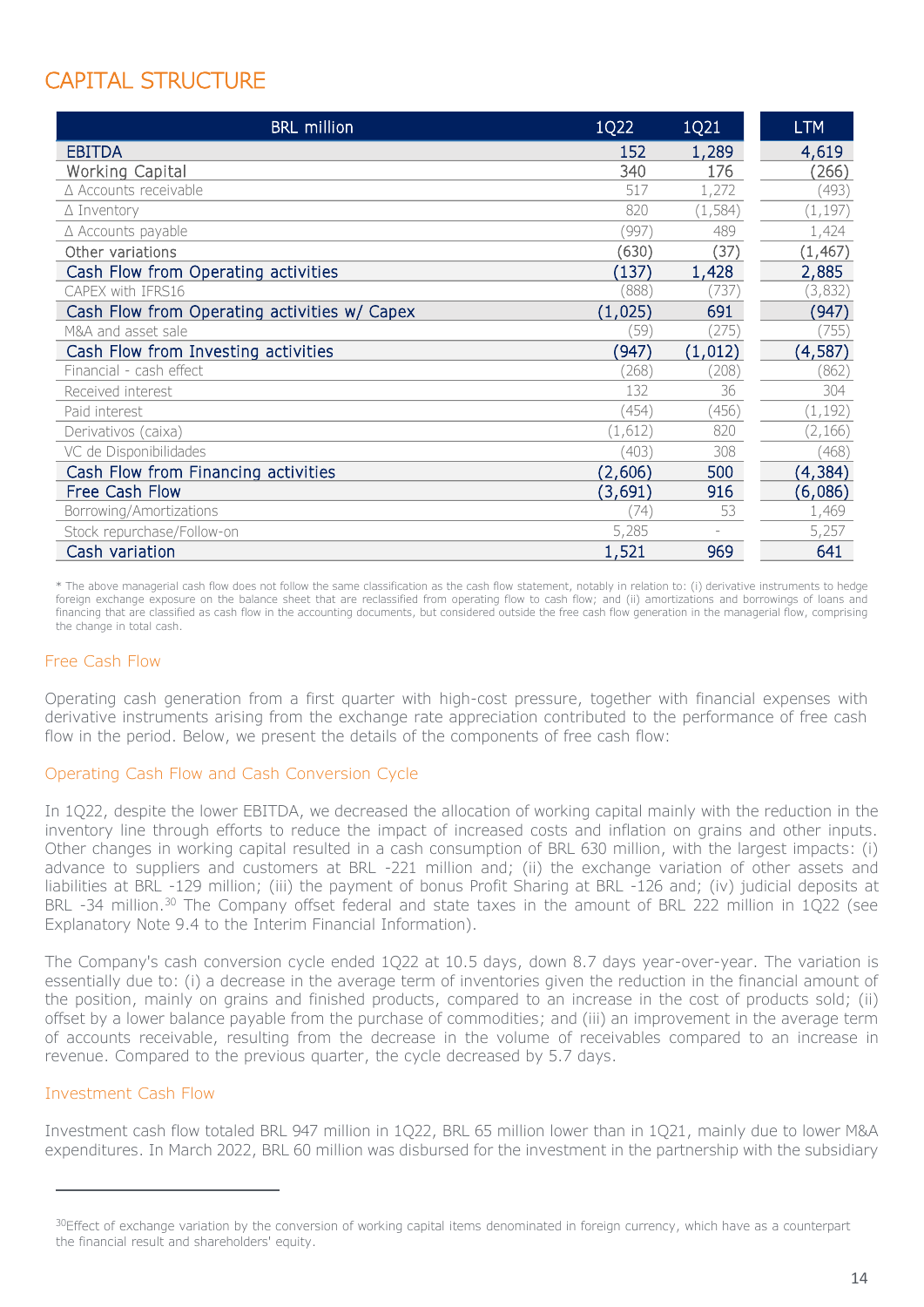of *AES Brasil Energia* S.A. for the construction of a self-generation wind power park in the *Cajuína* Wind Complex, in the state of *Rio Grande do Norte*-Brazil, according to note 12.1 to the Interim Financial Information.

Capex realized in the quarter totaled BRL 888 million, an increase of 21% compared to 1Q21. The difference is mainly the result of initiatives to expand and modernize production units, energy and operational efficiency projects, and advances in programs related to the Digital Journey.

BRL 403 million were allocated for Growth, Efficiency and Support; BRL 330 million for biological assets and BRL 155 for leasing and others, as shown in the table below.

| CAPEX - R\$ Million'        | 1Q22  | 1Q21     | Chg. % $y/y$ |
|-----------------------------|-------|----------|--------------|
| Growth                      | (147) | (109)    | 34.9%        |
| Efficieny                   | (52)  | (25)     | 108.0%       |
| Support                     | (204) | (127)    | 60.6%        |
| <b>Biological Assets</b>    | (330) | (283)    | 16.6%        |
| Commercial Lease and Others | (155) | (193)    | $(19.7\%)$   |
| <b>Total</b>                | (888) | (737)    | 20.5%        |
| Total M&A                   | (59)  | (275)    | $(78.5\%)$   |
| Total - CAPEX + M&A         | (947) | (1, 012) | (6.4%)       |

Among the main projects in 1Q22, the following stand out:

#### • Growth:

- (i) Projects to meet the demand of industrialized companies in the Internal Market, with emphasis on investments in capacity increase in the sausage line in *Videira – SC*
- *(ii)* Projects to increase the capacity of fresh frozen products in the units of *Dourados – MS and Rio Verde – GO*
- (iii) Reactivation of the turkey slaughter line in *Francisco Beltrão – PR*
- (iv) Expansion of production capacity in the Foreign Market in *Joody Al Sharqiya*, Saudi Arabia.

#### **Efficiency:**

- (i) Projects for line automation to increase slaughter in the *Uberlândia* unit
- (ii) Projects to increase Operational Efficiency, aiming at diluting fixed costs and reducing expenses.

#### Support/IT:

- (i) Projects to replace industrial park assets
- (ii) Improvements in the working conditions of employees in production processes
- (iii) Projects to optimize and control processes related to the commercial area and Supply Chain
- (iv) Information Technology Projects that aim to meet Compliance, Corporate Governance and Human Resources policies requirements
- (v) Renewal of licenses necessary to maintain the Company's activities related to Information Technology.

#### Support/Quality:

(i) Projects to improve control and quality processes in meat processing facility, factories, and farms.

#### Financial Cash Flow

Financial cash flow totaled cash consumption of BRL 2,606 million in 1Q22 mainly due to the exchange rate appreciation observed in 1Q22 versus exchange rate depreciation in 1Q21, whose impact on the cash position in hard currency and derivatives to protect foreign exchange exposure in the balance sheet was BRL -2,015 million – the negative impact on cash through exchange rate appreciation is more than offset in the reduction of gross debt by the exchange rate variation of debts denominated in foreign currency.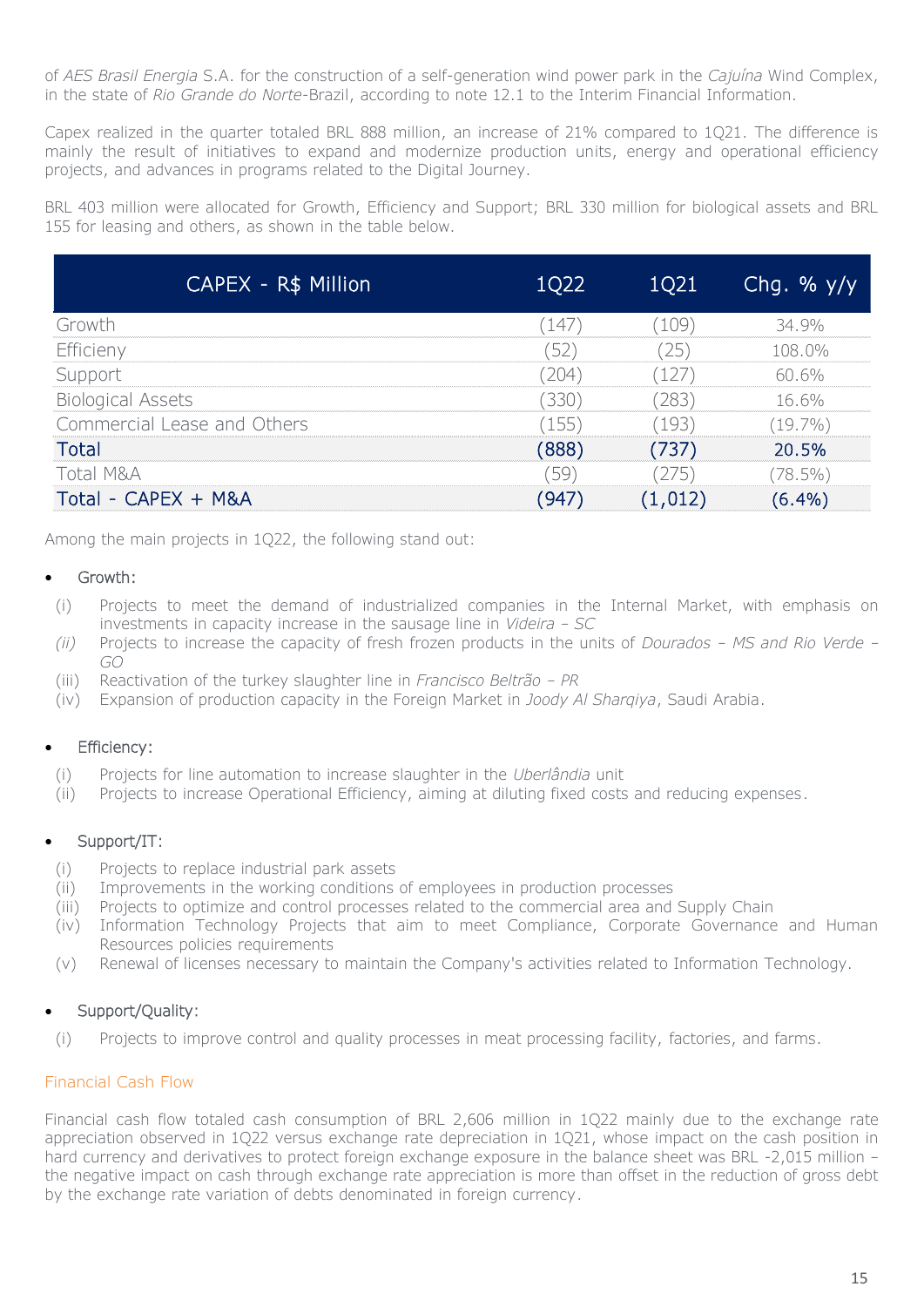#### Indebtedness

| R\$ Million                   |         | In 31.03.2022 |           |           | In 31.12.2021 |
|-------------------------------|---------|---------------|-----------|-----------|---------------|
| Endividamento                 | Current | Non-current   | Total     | Total     | Δ%            |
| Local Currency                | (1,043) | (7,868)       | (8, 911)  | (9, 112)  | $-2.2\%$      |
| Foreign Currency              | (1,737) | (11, 809)     | (13, 546) | (16, 568) | $-18.2%$      |
| Gross Debt                    | (2,780) | (19,677)      | (22, 457) | (25,680)  | $-12.6%$      |
| Caixa e Aplicações*           |         |               |           |           |               |
| Local Currency                | 4,829   | 15            | 4,844     | 5,011     | $-3.3\%$      |
| Foreign Currency              | 4,622   | 403           | 5,025     | 3,337     | 50.6%         |
| <b>Total Cash Investments</b> | 9,451   | 418           | 9,869     | 8,348     | 18.2%         |
| Net Debt                      | 6,671   | (19,259)      | (12, 588) | (17, 332) | $-27.4%$      |

\* The cash considered consists of: Cash and Cash Equivalents, Financial Investments and Restricted Cash.

Total gross indebtedness includes current and non-current Net Derivative Financial Instruments, in the aggregate amount of BRL -120 million, as per Explanatory Note 24.3 of the Interim Financial Information. The Company's gross leverage ended the quarter at 5.05x vs. 4.75x in the same period of the previous year. Funding for the quarter totaled BRL 209 million and sales totaled BRL 282 million. Additionally, the average term of indebtedness ended 1Q22 at 8.6 years, a decline of 1.1 years compared to 1Q21.

Net indebtedness totaled R\$12,588 million in 1Q22, a reduction of BRL 4,744 million when compared to 4Q21, mainly due to the funds obtained with the follow on in February 2022 and exchange variation of the net debt. The Company's net leverage, measured by the ratio of net debt to Adjusted EBITDA for the last twelve months, reached 2.83x in 1Q22, vs. 3.12x in 4Q21 (equivalent leverage in USD reached 3.18, vs 3.02 in 4Q21). Net leverage (proforma), considering the Adjusted EBITDA of the last twelve months of the Company's most recent acquisitions in the Pet Food segment (Hercosul and Mogiana Alimentos), reached 2.79x in 1Q22.



NFT DEBT FVOLUTION Values presented in R\$ million

*cash flow discounting cash effect derivatives and exchange variation of cash on investments.* 

The Company reiterates that it does not have restrictive clauses (covenants) for financial leverage and reaffirms that it will continue to act in a disciplined manner in the management of its capital, liquidity and leverage structure.

#### Rating

| Agency                    | Domestic                 | Global | Perspective   |
|---------------------------|--------------------------|--------|---------------|
| Standard & Poor's         | AAA (bra)                | BB     | <b>Stable</b> |
| <b>Fitch Ratings</b>      | $AA+$ (bra)              | BB     | <b>Stable</b> |
| Moody's Investors Service | $\overline{\phantom{0}}$ | Ba2    | Positive      |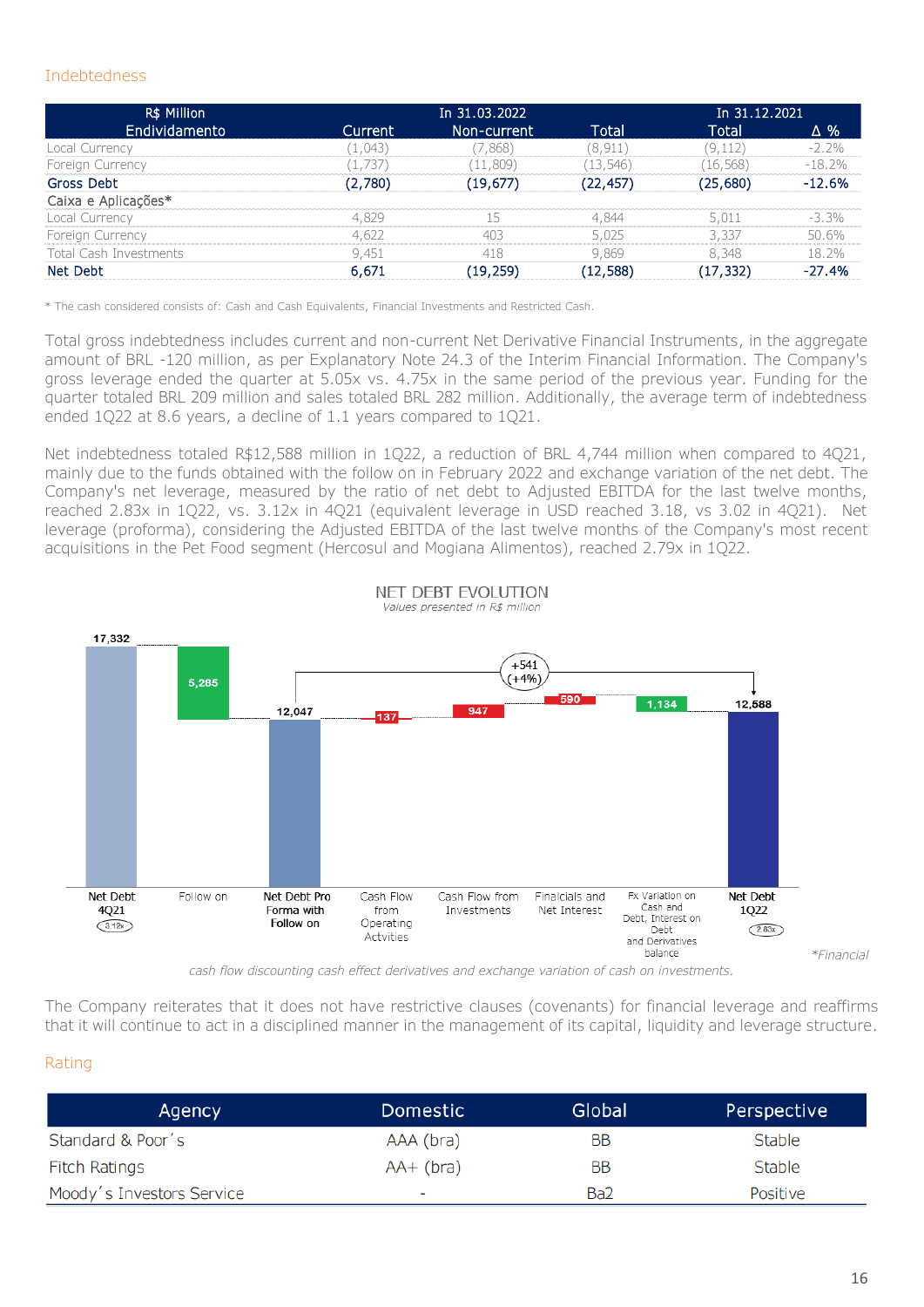### RELATIONSHIP WITH INDEPENDENT AUDITORS

Pursuant to CVM Instruction 381, of January 14, 2003, the Company informs that its policy for contracting services not related to external audit is based on principles that preserve the auditor's independence.

In compliance with CVM Instruction 381/03, in the three-month period ended March 31, 2022, KPMG Auditores Independentes was not hired to perform services not related to external audit.

Pursuant to CVM Instruction 480/09, the Company's Management at a meeting held on 05.04.2022 declares that it has discussed, reviewed, and agreed with the information expressed in the independent auditors' review report on the Interim Financial Information for the year of the first quarter of 2022.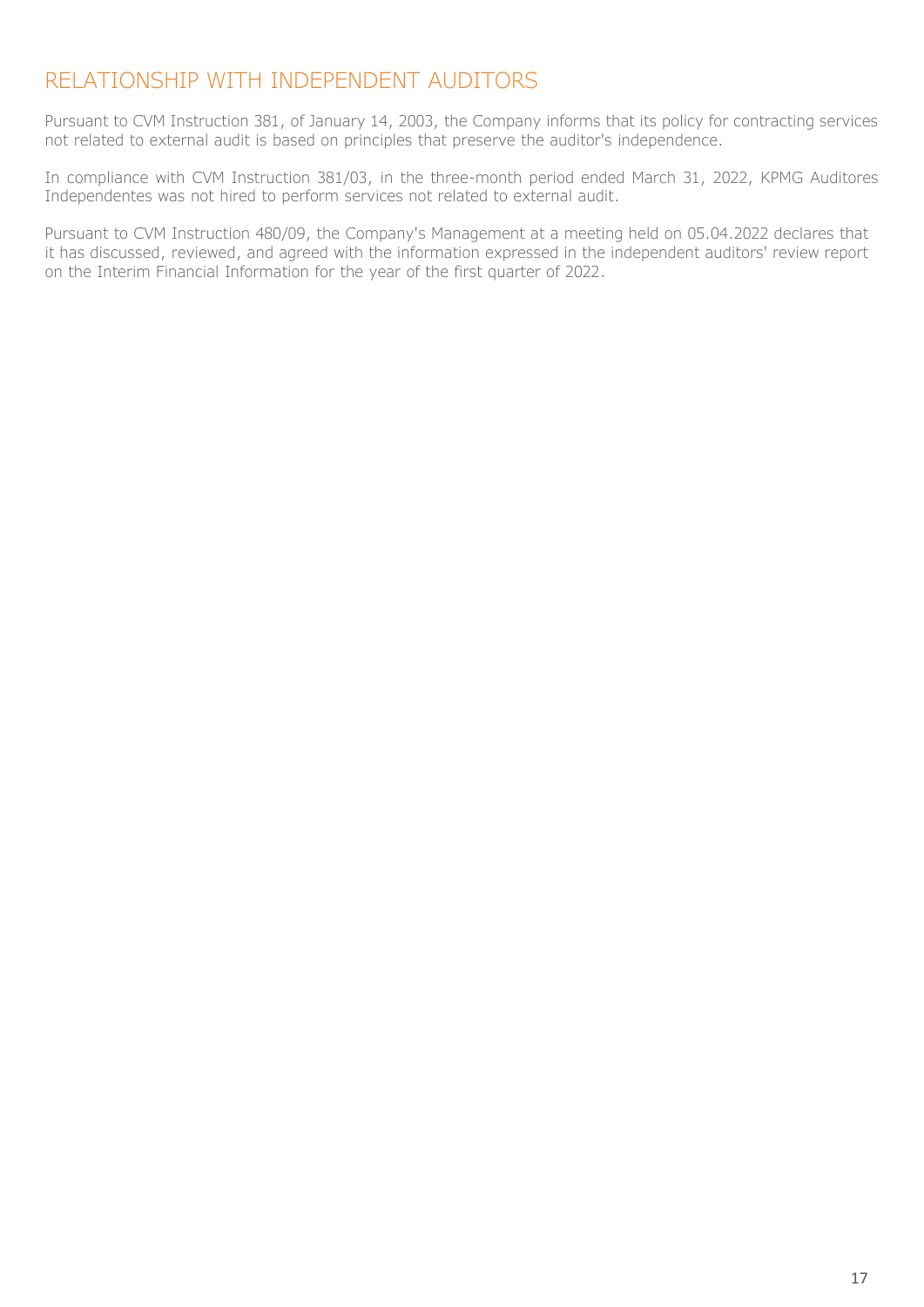# STATEMENT OF CONSOLIDATED RESULT

| Financial Statement - R\$ Million           | 1Q22       | 1Q21       | Chg. % y/y    | 4Q21       | Chg. % q/q   |
|---------------------------------------------|------------|------------|---------------|------------|--------------|
| Net Operating Revenues                      | 12,041     | 10,592     | 13.7%         | 13,724     | (12.3%)      |
| Cost of Goods Sold                          | (10, 928)  | (8, 496)   | 28.6%         | (10, 729)  | 1.9%         |
| % of the NOR                                | $(90.8\%)$ | $(80.2\%)$ | $(10.5)$ p.p. | $(78.2\%)$ | (12.6) p.p.  |
| <b>Gross Profit</b>                         | 1,113      | 2,096      | (46.9%)       | 2,996      | (62.8%)      |
| % of the NOR                                | 9.2%       | 19.8%      | (10.5) p.p.   | 21.8%      | (12.6) p.p.  |
| <b>Operating Expenses</b>                   | (1,637)    | (1, 518)   | 7.9%          | (1,967)    | (16.8%)      |
| % of the NOR                                | $(13.6\%)$ | (14.3%)    | 0.8 p.p.      | $(14.3\%)$ | 0.7 p.p.     |
| Selling Expenses                            | (1, 494)   | (1, 346)   | 11.0%         | (1,745)    | (14.4%)      |
| % of the NOR                                | $(12.4\%)$ | (12.7%)    | 0.3 p.p.      | (12.7%)    | 0.3 p.p.     |
| Fixed                                       | (968)      | (886)      | 9.3%          | (1, 131)   | $(14.4\%)$   |
| Variable                                    | (526)      | (460)      | 14.3%         | (614)      | $(14.4\%)$   |
| Despesas administrativas                    | (144)      | (172)      | (16.5%)       | (222)      | (35.4%)      |
| % of the NOR                                | $(1.2\%)$  | $(1.6\%)$  | 0.6 p.p.      | $(1.6\%)$  | 0.4 p.p.     |
| Honorary of our Administrators              | (14)       | (15)       | $(2.3\%)$     | (21)       | $(31.9\%)$   |
| % of the NOR                                | $(0.1\%)$  | $(0.1\%)$  | 0.0 p.p.      | $(0.2\%)$  | 0.0 p.p.     |
| General and Administrative                  | (129)      | (157)      | $(17.9\%)$    | (201)      | $(35.8\%)$   |
| % of the NOR                                | $(1.1\%)$  | (1.5%)     | 0.4 p.p.      | (1.5%)     | 0.3 p.p.     |
| Operating Income                            | (524)      | 578        | (190.7%)      | 1,029      | $(151.0\%)$  |
| % of the NOR                                | $(4.4\%)$  | 5.5%       | (9.8) p.p.    | 7.5%       | (11.9) p.p.  |
| Other Operating Results                     | (3)        | 50         | n.m.          | 42         | (106.3%)     |
| <b>EBIT</b>                                 | (527)      | 628        | (183.9%)      | 1,071      | (149.2%)     |
| % of the NOR                                | $(4.4\%)$  | 5.9%       | (10.3) p.p.   | 7.8%       | (12.2) p.p.  |
| Resultado Financeiro Líquido                | (774)      | (603)      | 28.5%         | (698)      | 11.0%        |
| Income before Taxes                         | (1, 301)   | 25         | (5249.7%)     | 373        | n.m.         |
| % of the NOR                                | $(10.8\%)$ | 0.2%       | (10.9) p.p.   | 2.7%       | (13.4) p.p.  |
| Income Tax and Social Contribution          | (245)      | (3)        | 8621.8%       | 591        | n.m.         |
| % of Income before Taxes                    | 18.8%      | $(11.1\%)$ | 30.0 р.р.     | 158.2%     | (139.4) p.p. |
| Lucro (Prejuízo) Líquido - Op. Continuadas  | (1, 546)   | 22         | $(6985.1\%)$  | 964        | n.m.         |
| % of the NOR                                | $(12.8\%)$ | 0.2%       | (13.1) p.p.   | 7.0%       | (19.9) p.p.  |
| Lucro (Prejuízo) Líquido - Total societário | (1, 581)   | 22         | (7138.9%)     | 932        | n.m.         |
| % of the NOR                                | $(13.1\%)$ | 0.2%       | (13.3) p.p.   | 6.8%       | (19.8) p.p.  |
| <b>EBITDA</b>                               | 152        | 1,289      | (88.2%)       | 1,761      | (91.4%)      |
| % of the NOR                                | 1.3%       | 12.2%      | (10.9) p.p.   | 12.8%      | (11.6) p.p.  |
| <b>EBITDA Adjusted</b>                      | 121        | 1,234      | (90.2%)       | 1,687      | (92.8%)      |
| % of the NOR                                | 1.0%       | 11.6%      | (10.6) p.p.   | 12.3%      | (11.3) p.p.  |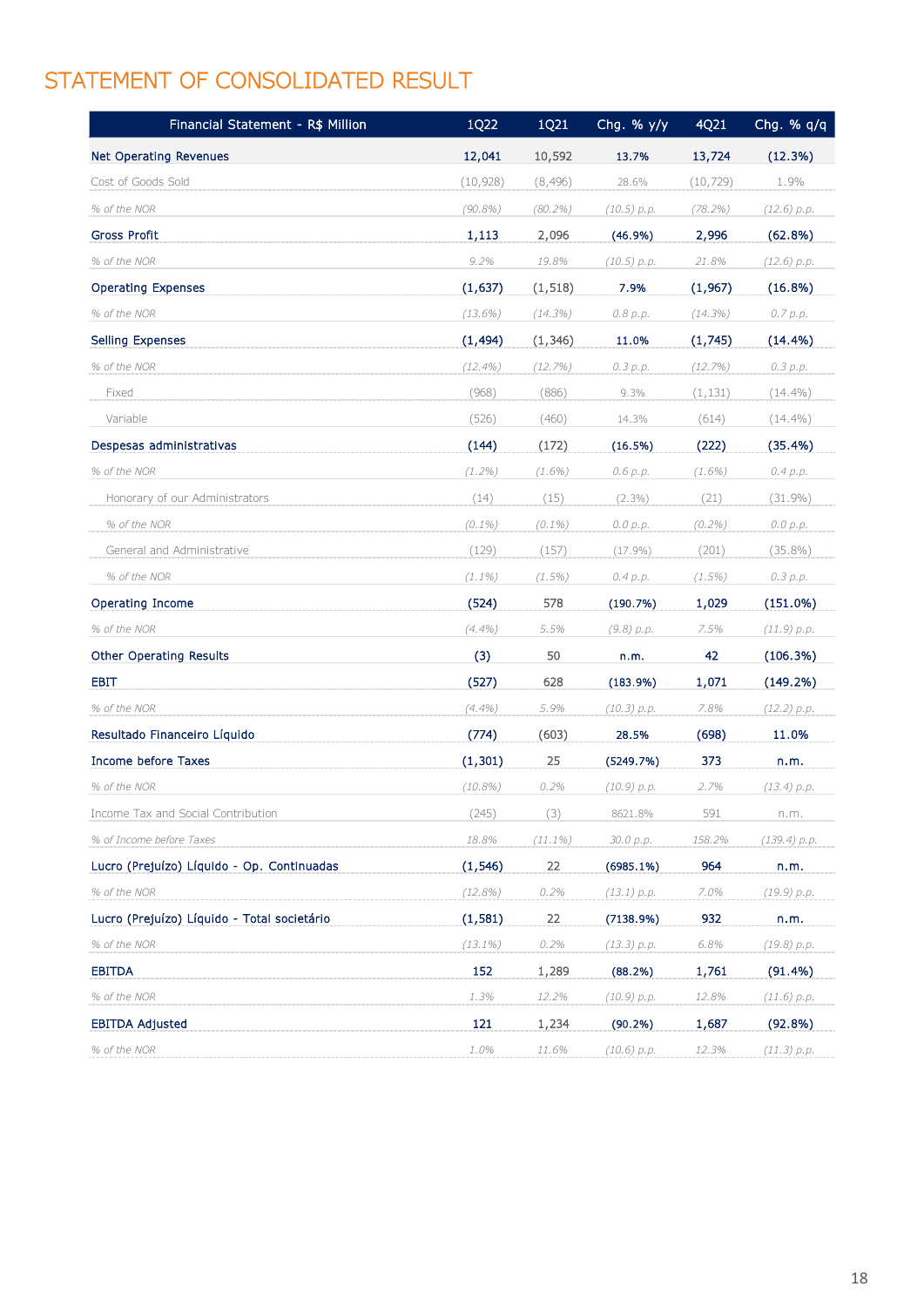# CONSOLIDATED BALANCE SHEET

| Balance Sheet - R\$ Million     | 03.31.22                 | 12.31.21                 |
|---------------------------------|--------------------------|--------------------------|
| <b>Assets</b>                   |                          |                          |
| <b>Current Assets</b>           |                          |                          |
| Cash and Cash Equivalents       | 9,082                    | 7,529                    |
| Financial Investments           | 343                      | 347                      |
| Accounts Receivable             | 3,314                    | 4,107                    |
| Recoverable Taxes               | 1,064                    | 1,048                    |
| Inventories                     | 8,751                    | 9,655                    |
| <b>Biological Assets</b>        | 2,931                    | 2,900                    |
| Other Financial Assets          | 244                      | 135                      |
| Other current assets            | $\overline{\phantom{a}}$ | $\overline{\phantom{a}}$ |
| Other Receivables               | 274                      | 254                      |
| Anticipated expenses            | 249                      | 227                      |
| Restricted Cash                 | 26                       | 25                       |
| Current Assets held to sale     | 14                       | 17                       |
| <b>Total Current Assets</b>     | 26,292                   | 26,243                   |
| <b>Non-Current Assets</b>       |                          |                          |
| Long-term assets                | 10,395                   | 10,462                   |
| Cash Investments                | 418                      | 447                      |
| Accounts and other Receivable   | 32                       | 35                       |
| Judicial Deposits               | 571                      | 550                      |
| <b>Biological Assets</b>        | 1,459                    | 1,414                    |
| Recoverable Taxes               | 5,078                    | 4,986                    |
| Deferred Taxes                  | 2,659                    | 2,941                    |
| Restricted Cash                 | $\bigcirc$               | $\bigcirc$               |
| Other Receivables               | 131                      | 77                       |
| Other Financial Assets          | 47                       | 11                       |
| Permanent Assets                | 18,927                   | 19,198                   |
| Investments                     | 67                       | $\overline{ }$           |
| Property, Plant and Equipment   | 13,037                   | 13,041                   |
| Intangible                      | 5,822                    | 6,150                    |
| <b>Total Non-Current Assets</b> | 29,322                   | 29,660                   |
| <b>Total Assets</b>             | 55,614                   | 55,903                   |